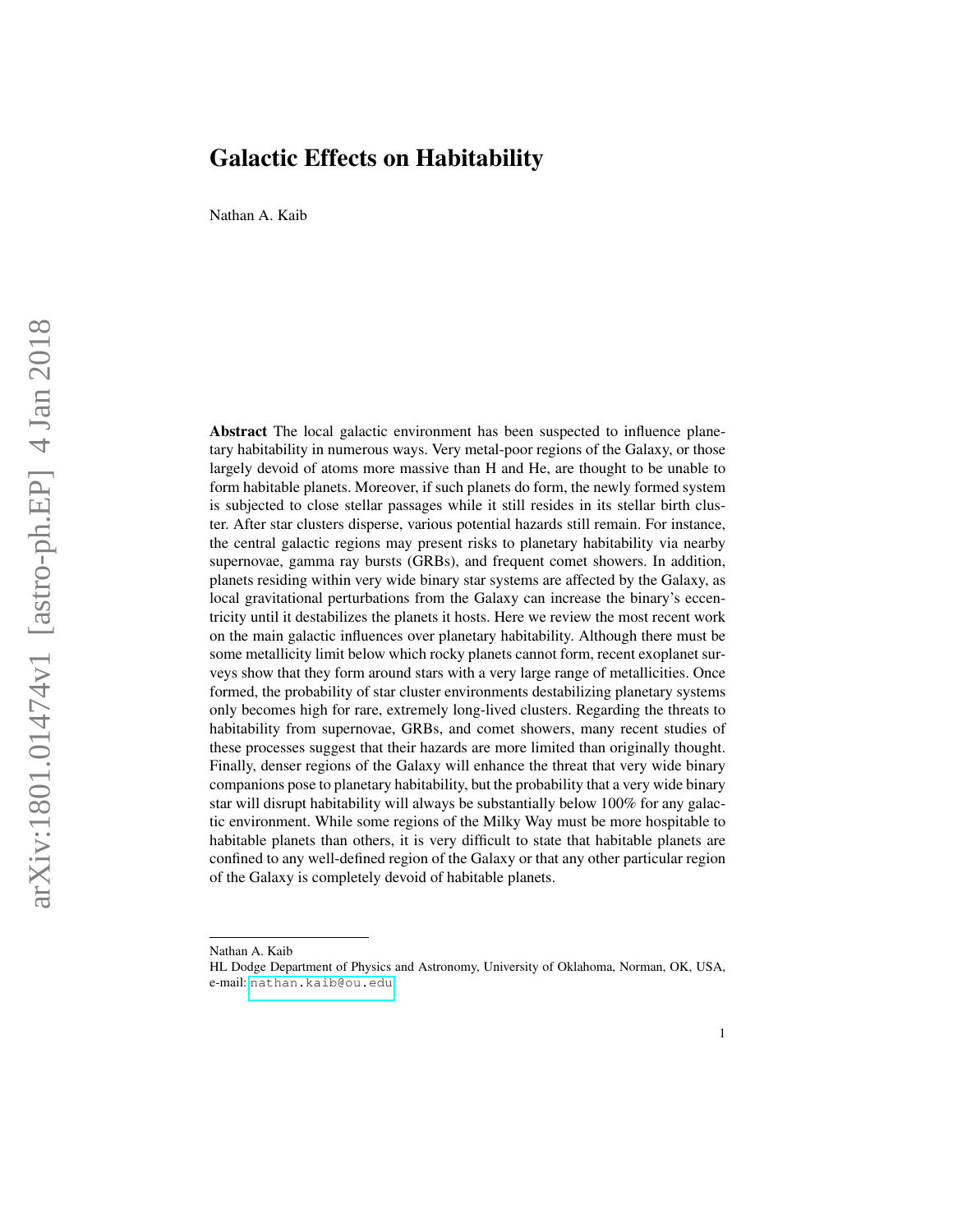## Introduction

Because the typical distances between stars are so great, it is tempting to think of planetary systems as self-contained, isolated systems separate from the rest of the Galaxy. For many considerations, this picture is perfectly valid. However, there is a level of connection between a planetary system and its local galactic environment, and this can sometimes have dramatic consequences for the formation and evolution of planetary systems. Because the processes of planetary formation and evolution are strongly tied to habitability, there is also a link between the Galaxy and planetary habitability. Specifically, the metallicity of the local interstellar medium (ISM) should influence the efficiency of terrestrial planet formation around stars by setting the mass of solids in their protoplanetary disks (e.g. [Lissauer 1995\)](#page-17-0). Moreover, after planet formation is complete, planetary systems can be destabilized by close encounters with other stars while they still inhabit their crowded birth clusters [\(Mottmann 1977;](#page-17-1) [Gaidos 1995;](#page-16-0) [Adams and Laughlin 2001\)](#page-15-0). After leaving their birth clusters, they can exposed to (and possibly sterilized by) nearby energetic events such as supernovae [\(Ellis and Schramm 1995\)](#page-16-1) and gamma ray bursts, or GRBs [\(Thorsett 1995\)](#page-18-0). In addition, there are the gravitational effects of the Galaxy to consider. The most distant portion of our own solar system, the Oort cloud, is continually perturbed by the gravity of passing field stars as well as the tide of the Milky Way's disk [\(Oort 1950;](#page-18-1) [Heisler and Tremaine 1986;](#page-16-2) [Heisler et al 1987\)](#page-16-3). By driving orbits of Oort Cloud objects to very high eccentricities, both of these perturbations place long-period comets on orbits that pass near (and potentially impact) Earth [\(Hills 1981;](#page-16-4) [Matese et al 1995;](#page-17-2) [Kaib and Quinn 2009\)](#page-16-5). In a very similar manner to Oort cloud objects, these same galactic perturbations can drive the orbits of very wide binary stars through phases of very high eccentricity [\(Jiang and Tremaine](#page-16-6) [2010;](#page-16-6) [Kaib and Raymond 2014\)](#page-17-3), and the typical very wide binary will pass through one or more of these brief high eccentricity phases [\(Kaib et al 2013\)](#page-17-4). This process can make very wide stellar companions quite hazardous to the stability of planetary systems, since the planets can spend Gyrs with minimal gravitational interactions with the star before undergoing numerous close encounters with the stellar companion when it attains a high orbital eccentricity [\(Kaib et al 2013\)](#page-17-4). Thus, a range of different processes must be considered when thinking about the Galaxy's influence over planetary habitability. With this in mind, we will review each one of these processes in detail in the sections below and assess how strongly it influences planetary habitability.

### Galactic Metallicity

The first exoplanets ever discovered around main sequence stars were Jovian mass bodies (e.g., [Mayor and Queloz 1995\)](#page-17-5). After the first few discoveries, it was quickly realized that metal-rich stars (stars enriched with atoms more massive than H and He) are much more likely to host these types of planets than their metal-poor coun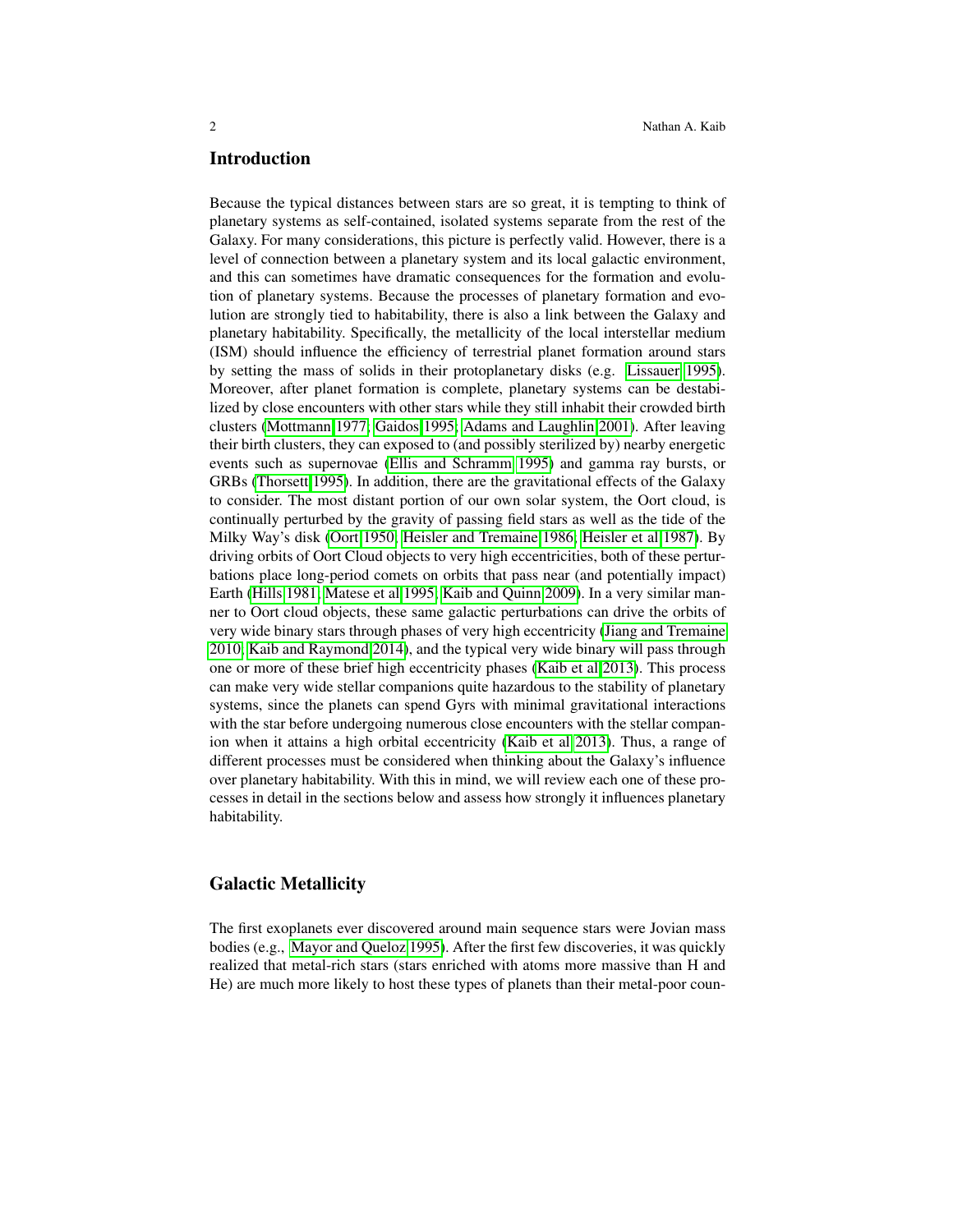terparts [\(Gonzalez 1997\)](#page-16-7). While this effect was initially thought to be due to metalpollution from accreted planetary material, it has since been definitively shown instead that a high primordial metallicity of the proto-star enhances the formation of giant planets (e.g., [Gonzalez 1997,](#page-16-7) [1998;](#page-16-8) [Santos et al 2003\)](#page-18-2). [Fischer and Valenti](#page-16-9) [\(2005\)](#page-16-9) found that stars with a metallicity 0.3 dex or more above solar metallicity were ∼10 times more likely to host a giant planet than stars with metallicities 0.5 dex or more below the Sun's. On the surface, this result suggests that the overall presence of planets (and therefore habitable planets) is strongly dependent on the host star's metallicity, which is of course determined by the metallicity of the Galaxy's interstellar medium (ISM) (e.g. [Matteucci and Francois 1989\)](#page-17-6). Since the Milky Way's ISM metallicity generally falls off with galactocentric distance, this would in turn imply that planets should be relatively common near the Galactic center, while the outer regions of the Milky Way's disk should be largely devoid of planets [\(Gonzalez et al 2001;](#page-16-10) [Lineweaver et al 2004\)](#page-17-7).

However, it is less clear there is a strong correlation between stellar metallicity and the prevalence of less massive planets. Using the catalog of exoplanet candidates discovered by the Kepler mission [\(Borucki et al 2010\)](#page-15-1), [Buchhave et al](#page-15-2) [\(2012\)](#page-15-2) found that planets with radii below 4  $\mathbb{R}_{\oplus}$  are found around a wide range of stellar metallicities unexpected by extrapolation of the giant planet metallicity dependence down to lower masses. Followup work continued to find a lack of evidence for a metallicity dependence on low-mass planet formation [\(Buchhave and Latham 2015\)](#page-15-3). However, some of these works may suffer from systematic errors [\(Zhu et al 2016\)](#page-18-3). Moreover, lower mass planets generally seem to be much more common than high-mass planets, and this combined with the difficulty of their detection may hide any correlation between their formation and stellar metallicity [\(Zhu et al 2016\)](#page-18-3). Nevertheless, at a minimum it remains unclear how strongly dependent the prevalence of terrestrial mass planets is on stellar metallicity and, hence, the Galaxy's metallicity gradient.

Another important consideration is the key role that plate tectonics has played in maintaining Earth's habitability. The concept of a greenhouse effect regulated by geological activity is thought to be a requirement for long-term climate stability [\(Kasting et al 1993\)](#page-17-8), and a large portion of the internal heat that drives Earth's plate tectonics is thought to be generated from the decay of  $235,238$ U,  $232$ Th, and  $40K$  (e.g., [Fowler 1990;](#page-16-11) [Korenaga 2011\)](#page-17-9). Historically, Th and U have traditionally been thought to originate during type-II supernovae [\(Burbidge et al 1957;](#page-15-4) [Woosley](#page-18-4) [and Weaver 1986\)](#page-18-4). Thus, maintaining a steady supply of these unstable isotopes in the ISM seemed to require regular type-II supernovae, in turn requiring recent star formation. Moreover, although K can be synthesized through several processes (e.g., [Busso et al 1999;](#page-15-5) [Herwig 2005\)](#page-16-12), its dispersal into the ISM likely mainly takes place through supernovae as well. Under this framework, as star formation falls off in the Milky Way over time, the injection rate of these elements into the ISM also falls off, while iron's injection rate does not change as much [\(McWilliam](#page-17-10) [1997\)](#page-17-10). Consequently, this predicts that on average, terrestrial planets on average should have a smaller mass fraction of radiogenic isotopes if they are formed at late epochs when the galactic star formation rate is lower compared to planets formed during earlier epochs with a higher star formation rate [\(Gonzalez et al 2001\)](#page-16-10). This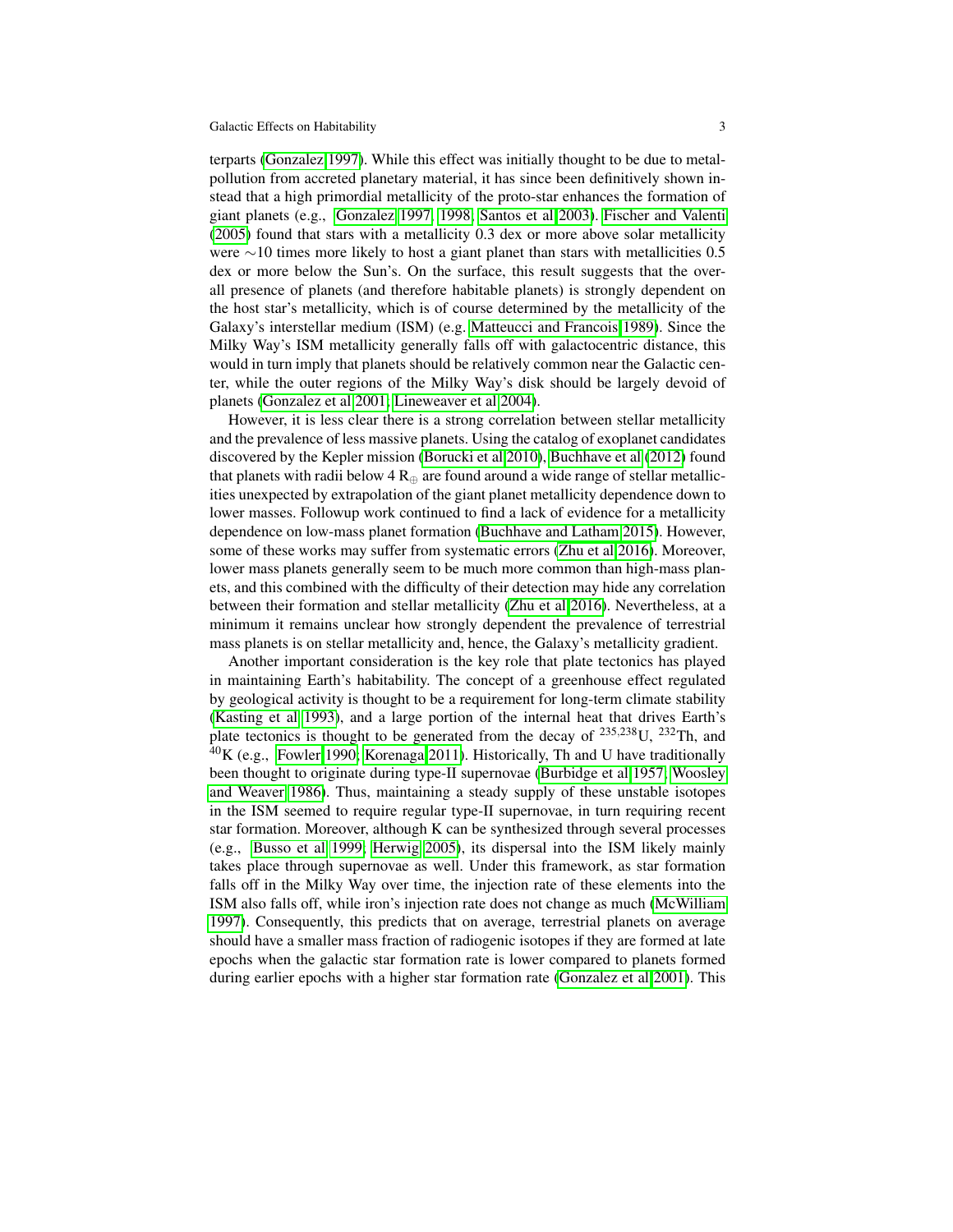suggests that the ability to form planets with plate tectonics may be dependent on the Galaxy's star formation history.

However, neutron star mergers, which require the existence of massive stars but are less temporally tied to their life cycles, are also a proposed pathway for U and Th production [\(Eichler et al 1989;](#page-16-13) [Freiburghaus et al 1999\)](#page-16-14). The fist observation of such an event through the detections of both the optical and gravitational wave signatures has confirmed that neutron star mergers are a major, and likely the dominant, contributor to r-process elements, including U and Th (e.g. [Abbott et al 2017b](#page-15-6)[,a,](#page-15-7)[c;](#page-15-8) [Cowperthwaite et al 2017\)](#page-15-9). Thus, an ISM enriched in these unstable isotopes may not require extremely recent star formation. Moreover, the presumed dependence of plate tectonics on internal heat fueled by radioactive decay neglects the contribution of the primordial heat generated during the formation of the Earth. While there is a large amount of uncertainty in the relative contributions of Earth's sources of internal heat, it appears that the heat flux from radioactive decay is roughly equal to the flux from the Earth's primordial heat [\(Collaboration et al 2011;](#page-15-10) [Korenaga 2008\)](#page-17-11). Thus, even without a large supply of radiogenic heat, the heat flow at the modern Earth's surface would still be within a factor of ∼2 of what is observed today.

## Star Cluster Phase

The vast majority of stars (and therefore planets) form within star clusters (e.g. [Lada and Lada 2003\)](#page-17-12). Before these clusters disperse, their stars and planets inhabit environments much denser than the typical galactic field star. The enhanced stellar densities and the lower relative velocities of stars within clusters lead to star-star encounters that are much closer and more powerful than those experienced in the galactic field [\(Mottmann 1977;](#page-17-1) Fernández 1997). This then raises the possibility that the stellar encounters experienced by a planetary system during the cluster phase may be powerful enough to destabilize the planets' orbits [\(Adams and Laughlin](#page-15-0) [2001\)](#page-15-0). Although the small orbital semimajor axis of a planet similar to the Earth would require an incredibly close stellar encounter to be directly perturbed [\(Laugh](#page-17-13)[lin and Adams 2000\)](#page-17-13), a much more modest stellar encounter could excite the orbit of an outer planet such as Neptune, and this excitation can cascade in toward habitable planets via planet-planet interactions [\(Adams and Laughlin 2001;](#page-15-0) [Zakamska](#page-18-5) [and Tremaine 2004;](#page-18-5) [Malmberg et al 2011\)](#page-17-14).

Assuming a reasonable distribution of stellar masses [\(Adams and Fatuzzo 1996\)](#page-15-11) and a typical cluster stellar encounter velocity of ∼1 km/s, [Adams and Laughlin](#page-15-0) [\(2001\)](#page-15-0) find that doubling the orbital eccentricity of a Neptune-like planet would require a stellar passage within ∼225 AU. To completely destabilize a system of planets like our own giant planets requires an even closer encounter inside ∼100 AU [\(Malmberg et al 2011\)](#page-17-14). If we assume the planets' parent star inhabited a star cluster with a particularly high density of  $10^3$  stars/pc<sup>3</sup>, then the system would have to remain in the cluster for ∼250 Myrs before an encounter within ∼225 AU would be expected [\(Adams 2010\)](#page-15-12). Of course, an encounter within 100 AU would require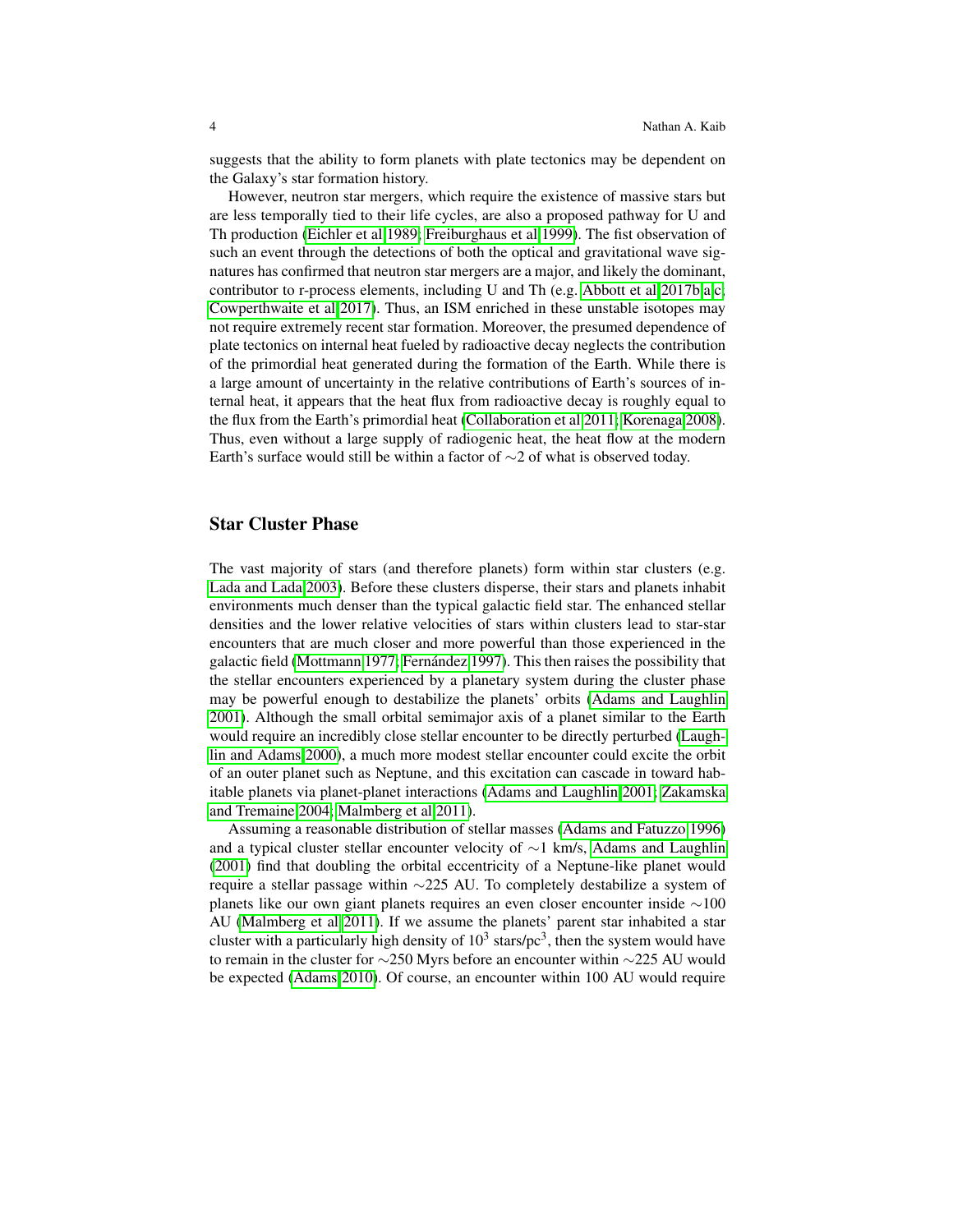an even longer residence time. Meanwhile, the large majority of stars are actually formed in embedded clusters, which disperse on timescales less than ∼10 Myrs [\(Lada and Lada 2003\)](#page-17-12). Only open clusters, which remain gravitationally bound after their molecular gas disperses, survive for timescales longer than tens of Myrs, and it appears that no more than ∼10% of stars are born into open clusters (e.g. [Adams](#page-15-13) [and Myers 2001\)](#page-15-13). Thus, it seems that if our solar system's architecture is typical of systems that host a habitable world, then the large majority of habitable planets should be safe from dynamical disruption during their cluster phase.

## Supernovae

Once a star leaves its cluster, it transitions to a much less crowded galactic environment. However, even in such rarified environments, it remains possible for the galactic environment to influence habitable planets. One potential way is through high-energy events such as supernovae. Works on the potentially damaging effects of a nearby supernova on Earth's biosphere have appeared in the literature for many decades (e.g., [Terry and Tucker 1968;](#page-18-6) [Ruderman 1974;](#page-18-7) [Brakenridge 1981;](#page-15-14) [Crutzen](#page-15-15) [and Bruhl 1996\)](#page-15-15). One particularly biologically significant effect on the modern Earth would be that high-energy photons released during the supernova event would deplete the Earth's ozone layer [\(Ruderman 1974\)](#page-18-7). As a result the surface of the Earth would subsequently be exposed to a greater fraction of the Sun's UV radiation, resulting in a less hospitable environment for life. In the original calculations, [Ruderman](#page-18-7) [\(1974\)](#page-18-7) found that a supernova within 17 pc of Earth would result in an 80% reduction in Earth's ozone layer that would persist for ∼2 years. Moreover, a ∼50% reduction could persist for centuries afterward due to the destructive effects of cosmic rays also generated in the explosion. However, since that initial work, atmospheric modeling has improved dramatically as well as our understanding of supernovae and their radiation spectra. More recent estimates of the effect on the Earth's ozone layer find that the solar UV flux on Earth's surface would only double if a supernova occurred within 8 pc of the Sun [\(Gehrels et al 2003\)](#page-16-16). While there is evidence that supernovae have occurred within 100 pc of the Earth in the last 10 Myrs [\(Knie et al 1999;](#page-17-15) [Erlykin and Wolfendale 2010;](#page-16-17) [Breitschwerdt et al 2016\)](#page-15-16), supernovae within 8 pc are thought to occur of order once per Gyr. Thus, for a galactic environment like the Sun's significant alterations of planetary habitability by supernovae should be relatively rare.

## Gamma Ray Bursts

Even more energetic than supernovae are gamma ray bursts (GRBs), beamed, transient bursts of intense γ-rays. There are numerous types of GRBs of differing duration, and long GRBs (*t* >∼2 s) are believed to pose the greatest hazard to life based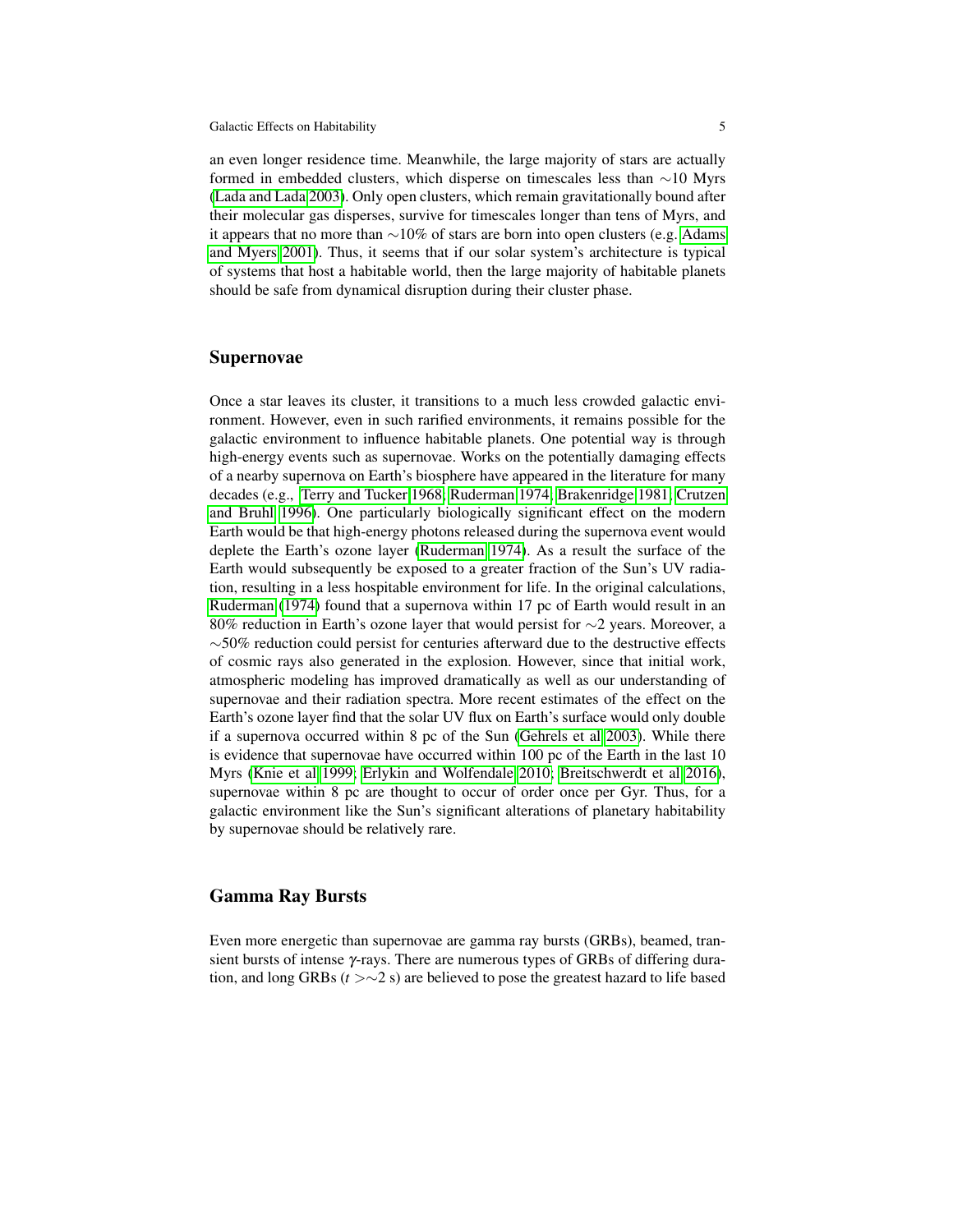on their rate and high luminosities [\(Piran and Jimenez 2014\)](#page-18-8). Analogous to supernovae, if a GRB occurs near enough to Earth, the high temporary flux of γ-rays can deplete the ozone layer and expose the biosphere to harsh UV radiation from the Sun [\(Thorsett 1995\)](#page-18-0). In fact, a typical luminosity GRB within 1–2 kpc of Earth may cause an ozone depletion of ∼35%, which may be enough to trigger a mass extinction, one perhaps similar to the Ordivician-Silurian event [\(Thomas et al 2005b,](#page-18-9)[a\)](#page-18-10). Using the observed GRB luminosity function and occurrence rates observed in the local universe, [Piran and Jimenez](#page-18-8) [\(2014\)](#page-18-8) estimate a ∼50% chance that the Earth has been exposed to a lethal GRB in the past 1 Gyr. Similarly, [Li and Zhang](#page-17-16) [\(2015\)](#page-17-16) estimate that ∼1 lethal GRB has occurred near Earth in the last 500 Myrs.

However, studies on the biological hazards of GRBs still suffer from the uncertainty about the nature of GRBs themselves. The most widely employed model for the GRB progenitor is a collapsing, rapidly spinning high-mass star [\(MacFadyen](#page-17-17) [and Woosley 1999\)](#page-17-17). The collapse of such a star into a black hole is thought to result in two relativistic jets briefly beaming γ-rays across the Universe. Given this, it is expected that the rate of GRBs should scale with the star formation rate, which is generally observed [\(Jimenez and Piran 2013\)](#page-16-18). However, the local GRB rate also seems to have a metallicity dependence wherein most nearby GRBs occur in galaxies with metallicities less then 10% of the Sun's metallicity [\(Jimenez and Piran](#page-16-18) [2013\)](#page-16-18). If it is assumed that the progenitor stars of GRBs must be approximately this metal-poor, [Gowanlock](#page-16-19) [\(2016\)](#page-16-19) find that very few stars in the Milky Way should have been sterilized by GRBs in the last Gyr, and these stars should be preferentially located in the sparsely populated outskirts of the Galaxy. Thus, the threat of a GRB-induced mass extinction is likely a scaling probability depending on the local galactic star formation rate and metallicity, but the magnitude and nature of the scaling remains uncertain due to our poor understanding of GRB progenitors.

## Comet Bombardment

Another way the galactic environment can influence planetary habitability is simply through its gravity. The gravity of the Milky Way's disk is manifested as a tidal field (in the vertical direction relative to the disk midplane) over small distance scales [\(Heisler and Tremaine 1986\)](#page-16-2). Moreover, when a field star passes near a planetary system, it can impart a velocity impulse on orbiting bodies relative to their parent star ( $\ddot{O}$ pik 1932). For orbits within tens of AU of the Sun, perturbations from the Galaxy will be inconsequential [\(Laughlin and Adams 2000\)](#page-17-13). However, the solar system's Oort cloud extends tens of thousands of AU from the Sun [\(Oort 1950\)](#page-18-1). At these huge orbital distances the tidal and stellar perturbations from the local galactic environment are the main driver of orbital evolution [\(Duncan et al 1987\)](#page-16-20). Over time these perturbations isotropize inclinations and drive a diffusion in semimajor axis [\(Weissman 1996\)](#page-18-12). Most importantly, perturbations from the Galaxy drive a pseudorandom walk in the perihelia of Oort cloud objects [\(Heisler and Tremaine 1986\)](#page-16-2). In fact, this is how long-period comets are driven into extremely eccentric orbits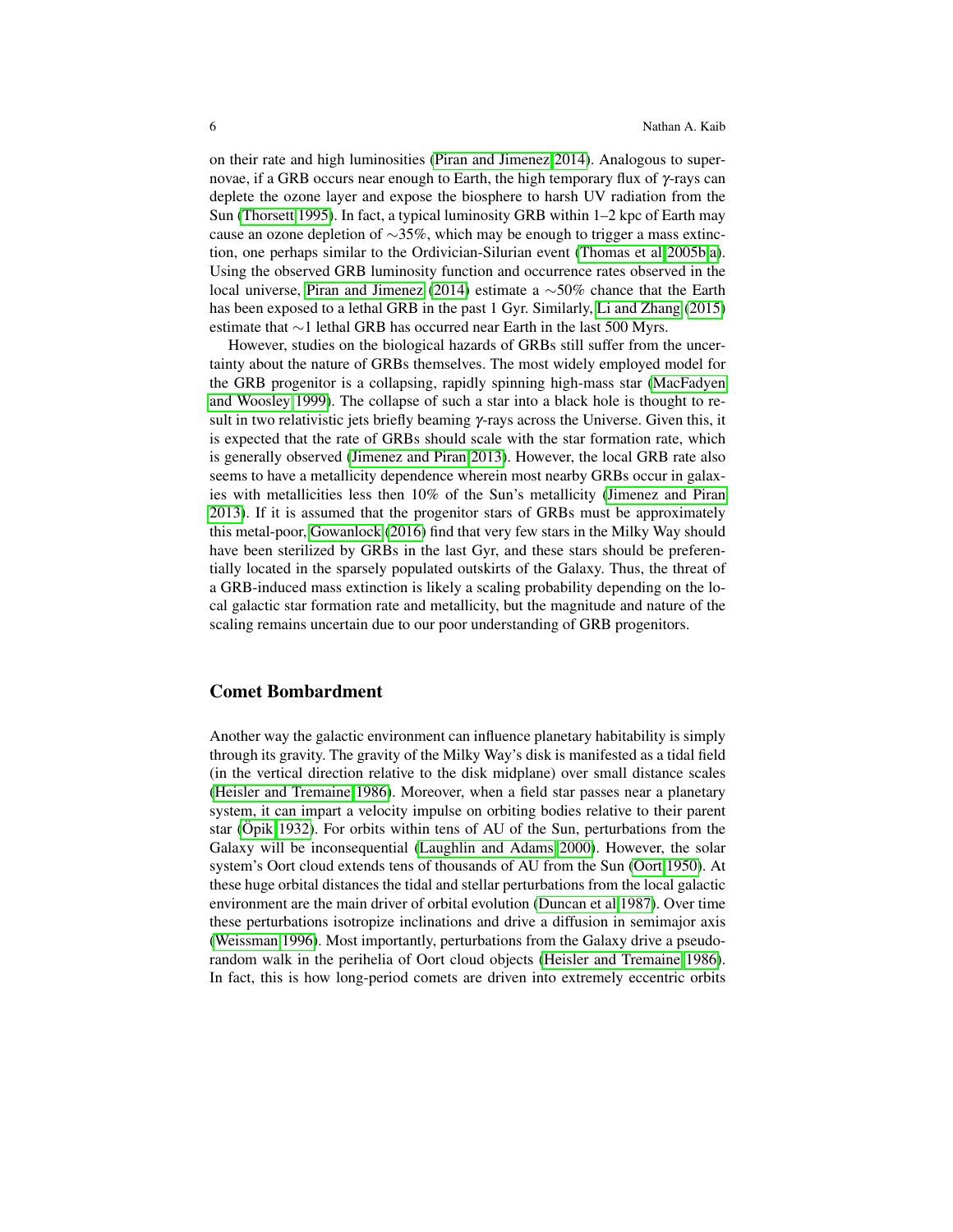that take them near the Sun and Earth [\(Oort 1950;](#page-18-1) [Wiegert and Tremaine 1999\)](#page-18-13), occasionally resulting in impacts on Earth [\(Weissman 2007\)](#page-18-14).

Historically, it was thought that during most times, only Oort cloud objects in the cloud's outer periphery could evolve to potentially Earth-impacting orbits [\(Heisler](#page-16-2) [and Tremaine 1986\)](#page-16-2). The reasoning for this is that the perihelia of distant Oort cloud objects evolve quickly under the perturbations of the Galaxy, whereas the Galaxy's perturbations are normally too weak to produce rapid changes in the orbits of more tightly bound Oort cloud objects [\(Hills 1981;](#page-16-4) [Heisler and Tremaine 1986;](#page-16-2) [Duncan et al 1987\)](#page-16-20). As a result, the perihelia of more tightly bound Oort cloud objects cannot evolve from beyond the gas giants' orbits to inside the Earth's orbit in a single revolution about the Sun. Because of this, these more tightly bound Oort cloud objects will make perihelion passages in the Jupiter-Saturn zone of the solar system before they ever attain a perihelion near Earth. During perihelion passages in the Jupiter-Saturn zone, the gas giants will deliver energy kicks to the Oort cloud objects that will ultimately drive their ejection to interstellar space, preventing them from ever approaching Earth. Thus, it was thought that the modern catalog of LPCs originated exclusively from the areas of the Oort cloud further than 20,000 AU from the Sun.

The only exception to this process was thought to occur during comet showers [\(Hills 1981;](#page-16-4) [Hut et al 1987\)](#page-16-21). These are caused by rare, extremely powerful encounters with field stars. During such an encounter, the perturbation on the Oort cloud is so strong that any object is temporarily able to quickly circumvent the Jupiter-Saturn zone and evolve to an Earth-crossing orbit. Thus, during these rare events, the Earth can be exposed to potential impactors from the inner regions of the Oort cloud and not just the outer periphery. Although the huge orbital periods and isotropic inclinations of long-period comets make them inefficient Earth impactors [\(Weissman](#page-18-14) [2007\)](#page-18-14), the number of impacting long-period comets could increase by orders of magnitude for a few Myrs during a comet shower, potentially triggering a mass extinction [\(Hut et al 1987\)](#page-16-21). However, one of the main uncertainties of the importance of comet showers is the population of the inner region of the Oort cloud. If there are few objects orbiting in this area of the solar system, then comet showers cannot result in many impacts on Earth. However, if there are many more objects in the inner 20,000 AU of the Oort cloud than the more distant areas, then the effects of comet showers on Earth could be quite severe.

Regarding the uncertainty in the Oort cloud population size, significant progress was made in [Kaib and Quinn](#page-16-5) [\(2009\)](#page-16-5), when it was discovered that objects in the inner 20,000 AU of the Oort cloud could in fact evolve to become long-period comets that pass near Earth during non-comet shower times. This occurs because before these slowly evolving orbits receive energy kicks from the planets that are strong enough to eject them, some of them first receive energy kicks that are only strong enough to inflate their semimajor axes above  $\sim$ 20,000 AU. With such large semimajor axes, the perihelia of these objects can slide across the Jupiter-Saturn zone toward Earth during their subsequent revolution about the Sun. An example of this process is shown in Figure 1. Here an object with an initial semimajor axis of ∼6,000 AU evolves to an orbital perihelion of ∼17 AU. By the time this object is observed from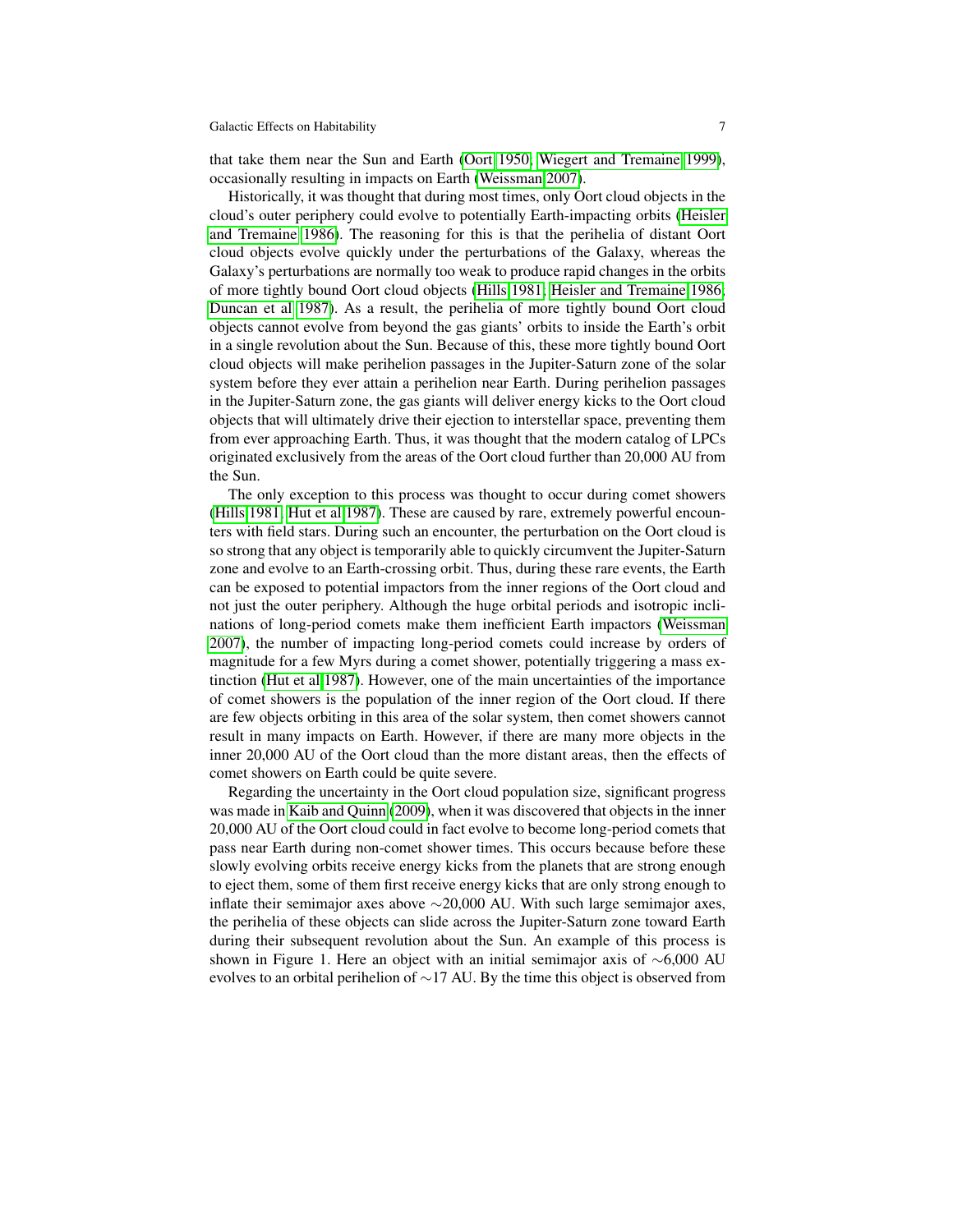Earth, its semimajor axis has been altered by the planets to  $\sim$ 30,000, disguising its region of origin in the Oort cloud.

Although the dynamical pathway from the inner region of the Oort cloud is less efficient than that from the outer periphery of the cloud [\(Fouchard et al 2014\)](#page-16-22), the modern catalog of long-period comets can still be used to place an upper limit on the number of bodies in the inner region of the Oort cloud. [Kaib and Quinn](#page-16-5) [\(2009\)](#page-16-5) estimated that no more than  $\sim 10^{12}$  comet-sized objects should reside in the entire Oort cloud. Given this upper limit combined with the stellar kinematics of the solar neighborhood, [Kaib and Quinn](#page-16-5) [\(2009\)](#page-16-5) argued that the most powerful comet shower expected to have occurred since the Cambrian Explosion would be unlikely to trigger a mass extinction. Thus, as with supernovae, comet showers are unlikely to have had a significant effect on Earth's habitability.

## Very Wide Binary Stars

An interesting offshoot from the study of mass extinctions and comet showers was the proposal of the Nemesis hypothesis [\(Whitmire and Jackson 1984;](#page-18-15) [Davis et al](#page-15-17) [1984\)](#page-15-17). This hypothesis argued that the Sun possesses an unseen red dwarf or brown dwarf companion on an extremely wide, but very eccentric orbit. Each time the companion makes a periastron passage, it delivers a severe perturbation to the Oort cloud, triggering a mass extinction-causing comet shower on Earth.

Modern all-sky surveys have effectively ruled out the existence of such a massive companion to the Sun (e.g., [Kirkpatrick et al 2011\)](#page-17-18), but ∼10% of other Sun-like stars are actually members of very wide binary star systems, or gravitationally bound stellar pairs separated by  $10<sup>3</sup>$  AU or more [\(Dhital et al 2010;](#page-15-18) Lépine and Bongiorno [2007;](#page-17-19) [Longhitano and Binggeli 2010\)](#page-17-20). While we have no idea if these systems possess Oort clouds like our own, we do know that many stars, perhaps most, possess planets (e.g., [Tuomi et al 2014;](#page-18-16) [Dressing and Charbonneau 2013;](#page-15-19) [Petigura et al](#page-18-17) [2013\)](#page-18-17). Considering the direct interaction between planets and a very wide binary companion raises another potential consequence of a Nemesis-like companion. If its orbit is eccentric enough, consequences even more dramatic than comet showers will result from its pericenter passages. Models of our Sun's giant planets indicates that slow stellar flybys within  $\sim$ 100 AU will deliver such a strong gravitational perturbation to the Sun's outer planets that they will be destabilized [\(Malmberg et al](#page-17-14) [2011\)](#page-17-14). This typically results in an episode of planet-planet scattering in which one or more planets are ejected and the orbital eccentricities of the survivors are greatly increased. Very wide binary companions therefore have the potential to alter the architectures of planetary systems via instabilities.

A planetary instability triggered by a very wide binary companion thus requires a companion with a periastron of ∼100 AU or lower, or an eccentricity of 0.9 or higher (assuming a planetary architecture like the Sun's). For any dynamically sculpted distribution of stellar orbits, we would expect that only a very tiny fraction of very wide binary stars would possess such extreme eccentricities at any given time. However,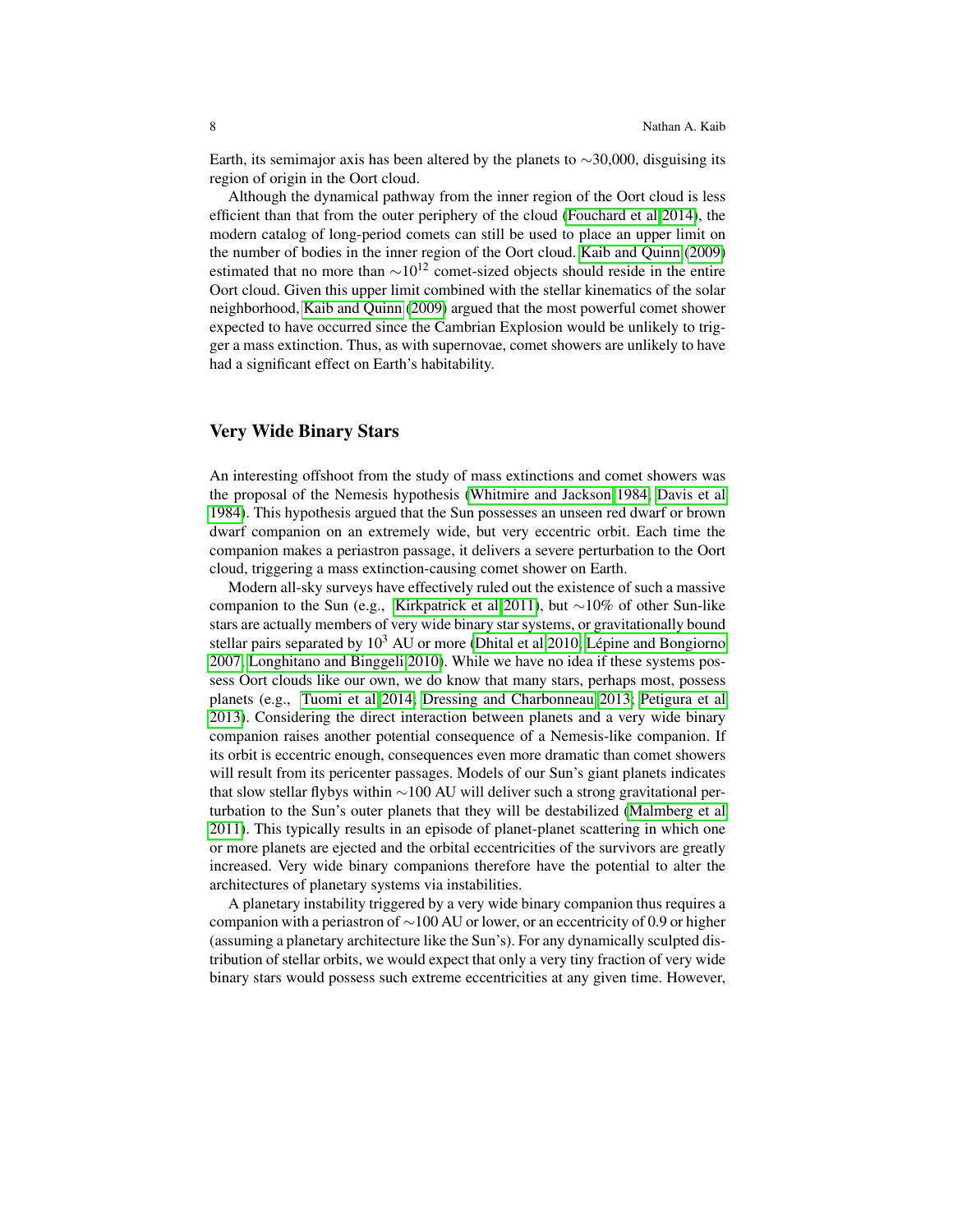from studies of the Sun's Oort cloud, we also know that passing field stars and the tide of the Milky Way perturb weakly bound orbits, and the same processes acting on the Oort cloud will drive the dynamics of very wide binary stars [\(Jiang and](#page-16-6) [Tremaine 2010\)](#page-16-6). We therefore expect that the periastra (and eccentricities) of very wide binary stars will continually change under perturbations from the Milky Way. Consequently, very wide binaries that have very eccentric orbits can evolve towards circular orbits (and back), and very wide binaries that have circular orbits can evolve to states of high eccentricities (and back as well).

This raises the prospect that many planetary systems within very wide binary stars may form when the very wide binary has a low or moderate eccentricity. In this case, the distant stellar companion never makes a close approach to its companion's planets at any point in its orbit. After Gyrs of perturbation from the Galaxy, however, this situation can change, and the stellar companion can temporarily attain a very high eccentricity. In this state, the stellar companion begins strongly perturbing the planets of the other star as it passes very near them on each periastron passage, and this may be enough to trigger an instability within the planetary system billions of years after it formed. Thus, very wide binaries present a unique hazard to planetary stability. Tighter binaries will have static orbits within the Milky Way's field environment. As such, they will either prohibit or allow the stability of certain planetary architectures, and this should not change over the lifetime of the system. On the other hand, most very wide binaries (assuming they have some smooth distribution of orbital eccentricities) will allow the formation of a wide range of planetary architectures. However, after the epoch of planet formation, every very wide binary is continually perturbed by the Galaxy and has the potential to evolve into a highly eccentric orbit that disrupts a once-stable planetary system.

This process of disruption has been found to be very prevalent among simulated planetary systems within very wide binaries [\(Kaib et al 2013\)](#page-17-4). An example of this type of disruption is shown in Fig. [2.](#page-14-0) Here we see that a 0.1  $M_{\odot}$  binary is placed into an initially harmless orbit about the Sun and our four giant planets. However, after ∼1 Gyr of evolution, perturbations from the Milky Way drive the periastron of the binary down to ∼100 AU, which is low enough to excite the eccentricities of the giant planets. After ∼3.5 Gyrs, the companion makes another low-periastron excursion, which triggers an episode of planet-planet scattering that eventually ejects Uranus. Finally, one last low periastron phase occurs after ∼7 Gyrs that removes Neptune from the system. Such behavior is not rare. For planetary architectures like our solar system, the effects of very wide binary companions have been studied for binary semimajor axes between  $10^3$  and  $3 \times 10^4$  AU and binary masses between 0.1 and  $1 \text{ M}$ . After 10 Gyrs of evolution (the approximate main sequence lifetime of the Sun), a 0.1  $M_{\odot}$  companion has a 20-30% probability of triggering an instability causing the loss of one or more planets. For companion masses of  $1 M_{\odot}$  this probability increases to 50–70% [\(Kaib et al 2013\)](#page-17-4). Moreover, there is evidence suggesting that such instabilities have occurred within real planetary systems residing within very wide binaries. The most common outcome of a strong perturbation on a planetary system from a very wide binary companion is the initiation of planetplanet scattering. This process is known to eject planets and generally increase the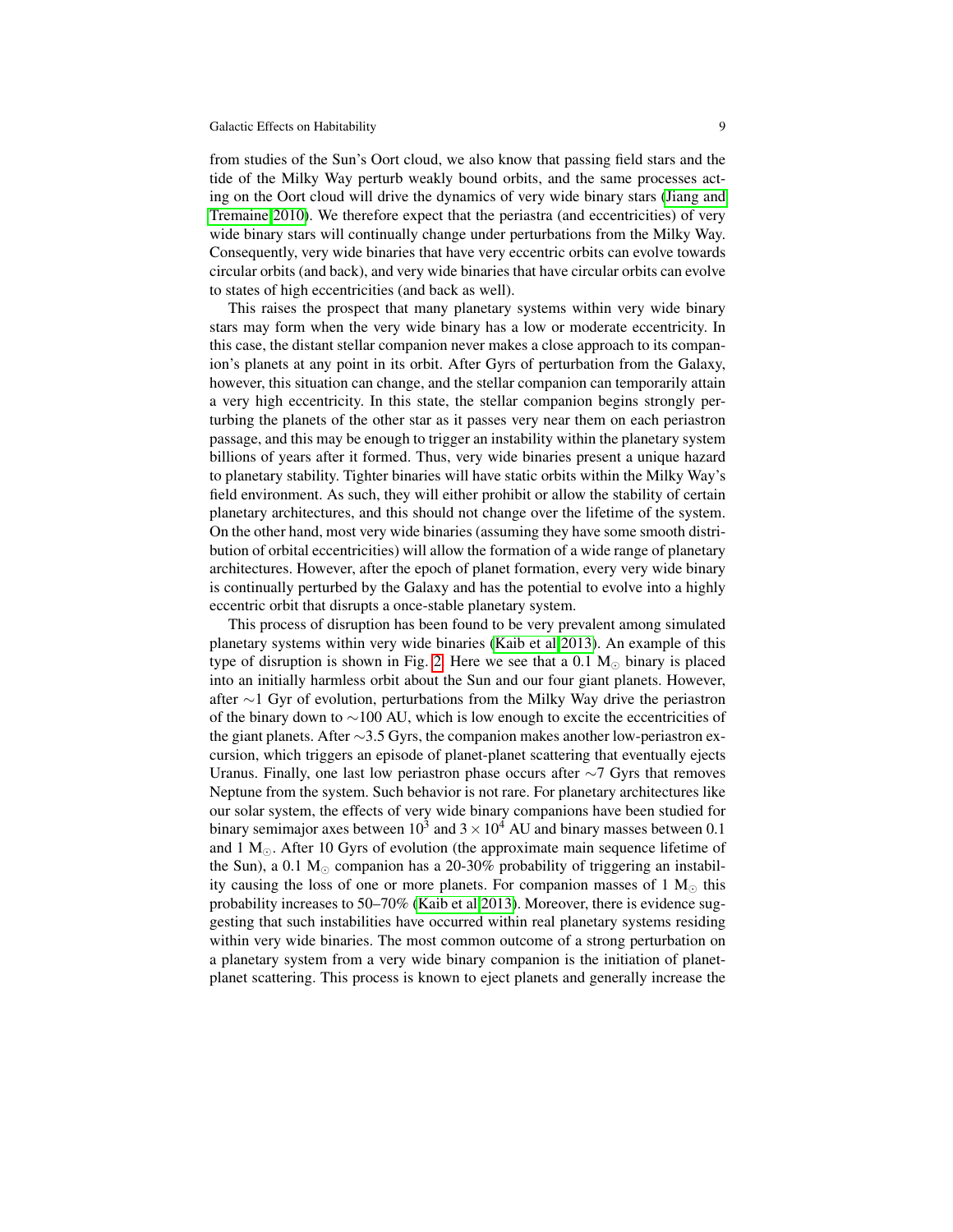eccentricities of surviving planets (e.g., [Rasio and Ford 1996\)](#page-18-18), and Jovian mass planets within very wide binaries have been shown to have significantly higher eccentricities than Jovian mass planets around isolated stars [\(Kaib et al 2013\)](#page-17-4). This is consistent with the idea that planetary systems within very wide binaries are more prone to episodes of planet-planet scattering than planets around isolated stars.

This process of planetary system disruption can have dramatic consequences on planetary habitability. Although very wide binary companions are most likely to directly perturb the outermost planets of a system and unlikely to directly perturb planets in the habitable zone, their perturbation to outer planetary systems can touch off global instabilities. The eccentricities excited in the outer regions of the planetary system can easily cascade into the inner regions [\(Zakamska and Tremaine](#page-18-5) [2004\)](#page-18-5). Moreover, planetary instabilities can dislodge large reservoirs of previously stable small bodies, dramatically increasing the impact rate on planets in the habitable zone (e.g., [Gomes et al 2005\)](#page-16-23). Thus, although many galactic processes have proven to have a limited influence on Earth's habitability, gravitational perturbations from the Galaxy can have dire consequences for habitable planets within very wide binaries. In addition, the studies to date of this process focus on the perturbations associated with the solar neighborhood. The effects of denser environments closer to the Galactic center can be crudely studied by scaling up the solar neighborhood's perturbations. Doing so causes even more orbital variation among very wide binaries and more planetary system disruption events [\(Kaib et al 2013\)](#page-17-4). We should expect the habitability hazards from very wide binary companions to increase toward the Galactic center and diminish further away.

## Galactic Habitable Zone

Over the years many aspects of the local galactic environment's influence over the habitability of planets have been considered, and this inspired the concept of the "galactic habitable zone" [\(Gonzalez et al 2001\)](#page-16-10). [Gonzalez et al](#page-16-10) [\(2001\)](#page-16-10) argued that only certain regions of the Milky Way should possess habitable planets. This work mainly focused on the distribution of metals (or atoms more massive than H or He) within the Galaxy. Namely, it was thought that Earth-mass planets would be devoid of plate tectonics (and therefore climate regulation) in metal-poor regions of the Galaxy and regions with even lower metallicity should be devoid of rocky planets completely. As we have seen, recent studies of the Earth's heating indicate that a substantial portion of the Earth's internal heat is not derived from radiogenic isotopes (whose abundances are linked to galactic metallicity). As a result, there may not be as strong of a correlation as initially thought between the prevalence of plate tectonics and the Galaxy's metallicity gradient. Furthermore, although there must be some critical stellar metallicity that prohibits the formation of rocky planets (rocky planets obviously cannot form in the complete absence of metals), recent studies suggest that low-mass planets are prevalent around stars that are substantially more metal-poor than those thought to be too metal-poor to form gas giants. Thus,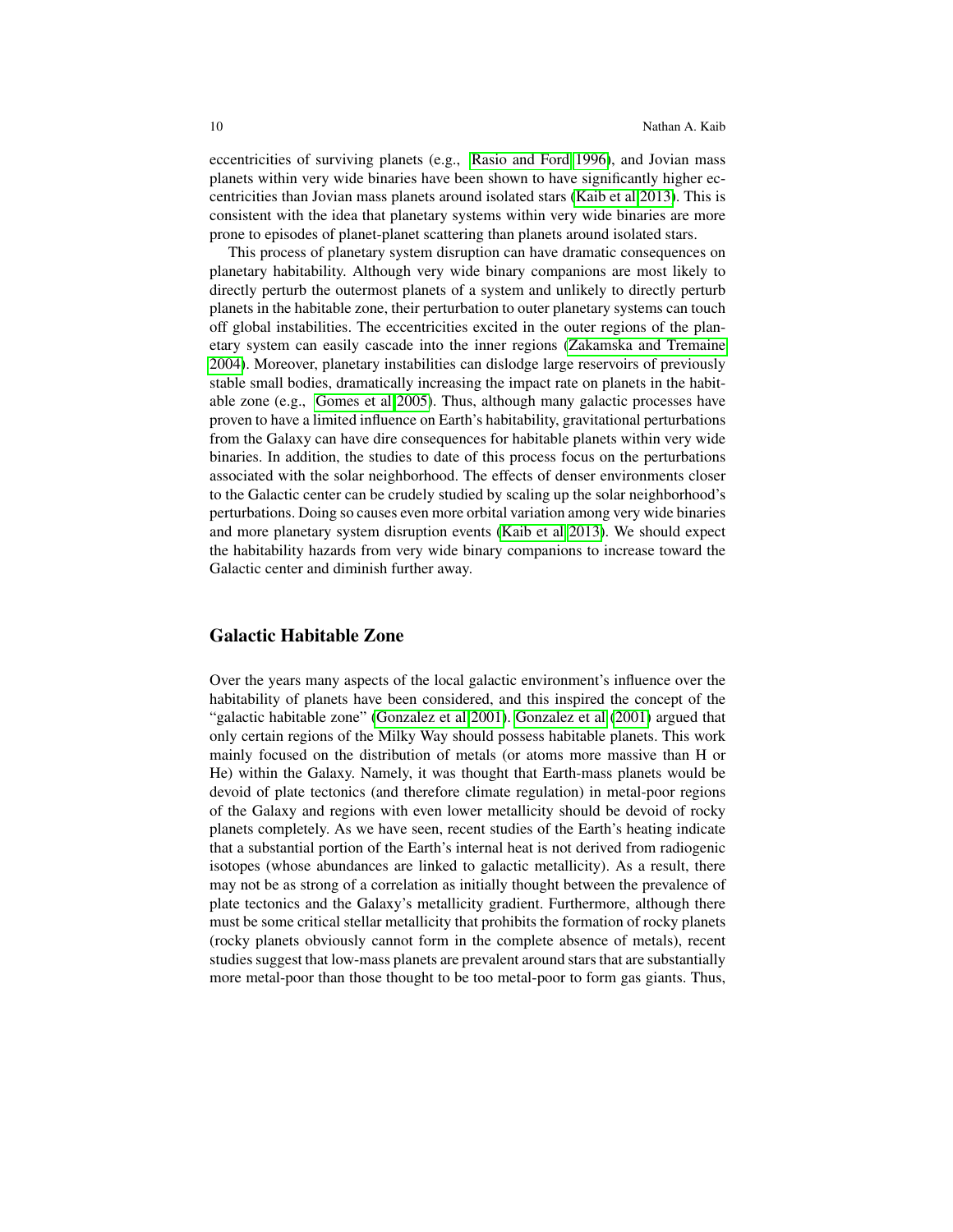the impediments that the local galactic metallicity present against the formation of habitable planets seem to be less rigid than previously supposed.

In addition, the galactic habitable zone concept argued that the interior regions of the Milky Way, while generally metal-rich, would pose new obstacles to habitable planets in the form of comet showers, nearby supernovae, and gamma ray bursts [\(Gonzalez et al 2001;](#page-16-10) [Lineweaver et al 2004\)](#page-17-7). However, as we have seen in previous sections, the most recent modeling work suggests that only supernovae within about 8 pc of Earth would erode the ozone layer by 50%, and it is unclear if ozone depletion at this level is enough to dramatically alter Earth's habitability. Like galactic metallicity, there is likely some critical spatial density of supernova above which planets become sterilized, but this density is likely higher than initially thought. Moreover, the metallicity dependence of gamma ray bursts may confine them to the least populated regions of the modern Milky Way.

Another potential galactic hazard within crowded areas of the Galaxy are comet showers. However, our own Oort cloud has been shown to have too few objects in its inner region for comet showers to pose a major hazard to Earth's habitability. This finding is of course based on our own planetary system. The population size and structure of analogous clouds around other stars will be dependent on the architecture of the planetary system and the local galactic environment that the planetary system inhabits [\(Fernandez 1997;](#page-16-15) [Brasser et al 2010;](#page-15-20) [Kaib et al 2011;](#page-17-21) [Lewis et al](#page-17-22) ´ [2013\)](#page-17-22). Nevertheless, there is a general trend that Oort cloud formation in denser regions (closer to the Galactic center) results in a more tightly bound cloud that is more difficult to perturb [\(Kaib et al 2011\)](#page-17-21), so the Oort clouds of stars in more crowded regions of the Galaxy may require stronger stellar passages to trigger comet showers. With so much uncertainty in the strength of comet showers, it is difficult to say where the galactic habitable zone boundary set by comet showers would lie in the Milky Way (or even if such a boundary actually exists).

The planetary regime in which the galactic environment seems to play the most definitive role in habitability is for planetary systems within very wide binary star systems. Here denser portions of the Galaxy will more strongly perturb very wide binaries, making them more likely to evolve to a very low periastron and disrupt their planetary systems. Nevertheless, there are diminishing returns to increasing galactic density. The same perturbations that drive binaries to high eccentricity also unbind them from each other [\(Bahcall et al 1985;](#page-15-21) [Jiang and Tremaine 2010;](#page-16-6) [Kaib](#page-17-3) [and Raymond 2014\)](#page-17-3). Once binary companions are dissociated they will no longer threaten one another's planets. Thus, although very wide binary companions will be less dangerous to planetary systems (and planetary habitability) in low density regions of the Galaxy and more dangerous in high density regions, there should be no regions that completely prohibit habitable planets within very wide binary systems.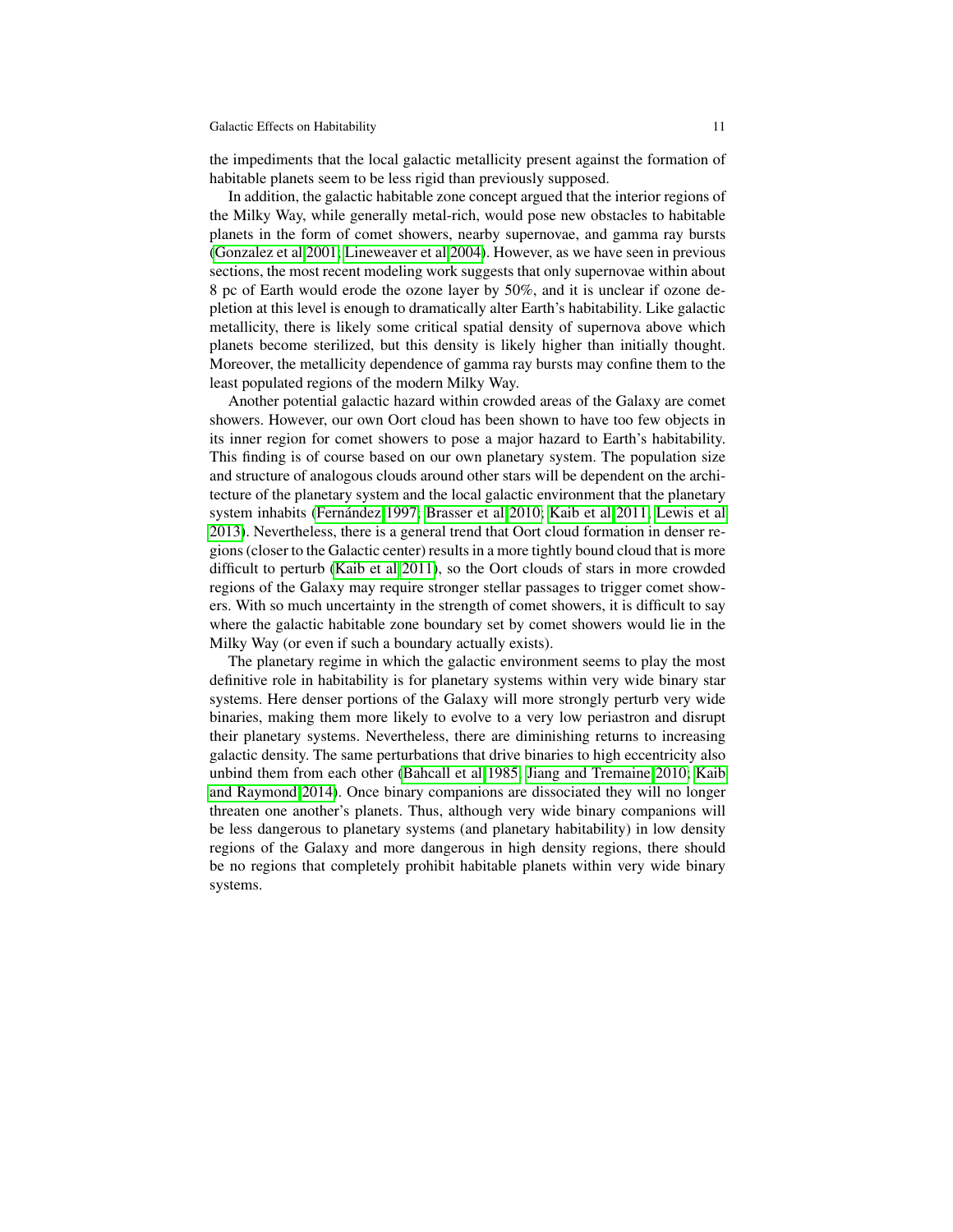## Radial Migration

As we have seen, there are many ways that a star's local galactic environment can impact the habitability of its planets. A further complication to this is the recent discovery that most stars' galactic environments may vary dramatically over their lifetimes. The seminal work of [Sellwood and Binney](#page-18-19) [\(2002\)](#page-18-19) demonstrated that angular momentum transfer between the stars and the spiral arms of a disk galaxy can cause the stars' orbital radii to fluctuate by several kiloparsecs over Gyr time periods. Modeling the formation of a Milky Way-type galaxy, Roškar et al [\(2008\)](#page-18-20) confirmed this migration and found that, on average, stars with solar-like ages and orbits about the Galactic center can be expected to have formed 2–4 kpc closer to the Galactic center than the Sun's current position [\(Kaib et al 2011\)](#page-17-21). Moreover, recent work has shown that this radial migration is expected to flatten and add scatter to the Milky Way disk's stellar metallicity gradient, which is consistent with observations (e.g. [Loebman et al 2016;](#page-17-23) [Hayden et al 2015\)](#page-16-24). In this context, the most metal-rich stars at a given galactocentric distance are those that are expected to have migrated outward the most, forming from metal-rich gas nearer the Galactic center and moving outward over time [\(Loebman et al 2016\)](#page-17-23). Thus, the typical planetary system may sample a large range of galactic environments over its history, forming in more crowded regions before inhabiting more dispersed regions later.

## **Conclusions**

The Galaxy can influence planetary systems in a number of ways. The local metallicity of the ISM likely affects the prevalence of rocky planets and the degree of internal heating within them. However, there is evidence that stars with significantly subsolar metallicities can form rocky planets, and metallicity will have no impact on the internal heating that results from the planets' formation. After planetary systems form, they are subjected to powerful stellar encounters while the still inhabit their stellar birth clusters, but to alter the orbits of a planetary system like our own, the cluster must last 1–2 orders of magnitude longer than the typical cluster lifetime. In addition, close supernovae and GRBs can alter planetary climate through a substantial erosion of the ozone layer, but it is not clear what level of ozone depletion is necessary to cause a mass extinction or a substantial change in planetary habitability. Supernova-induced ozone depletions of 50% or more occurring on hundred Myr timescales would require local stellar densities and star formation rates substantially higher than the solar neighborhood's. Meanwhile, the metallicity dependence of GRBs is still not understood, and this may confine them to distant, unpopulated regions of the Milky Way. Increased bombardment from comet showers can also be caused by the Galaxy, as these events are triggered by close flybys of passing field stars. However, in the case of the solar system such events are unlikely to be a cause of mass extinctions, and there is reason to believe that the structure of comet clouds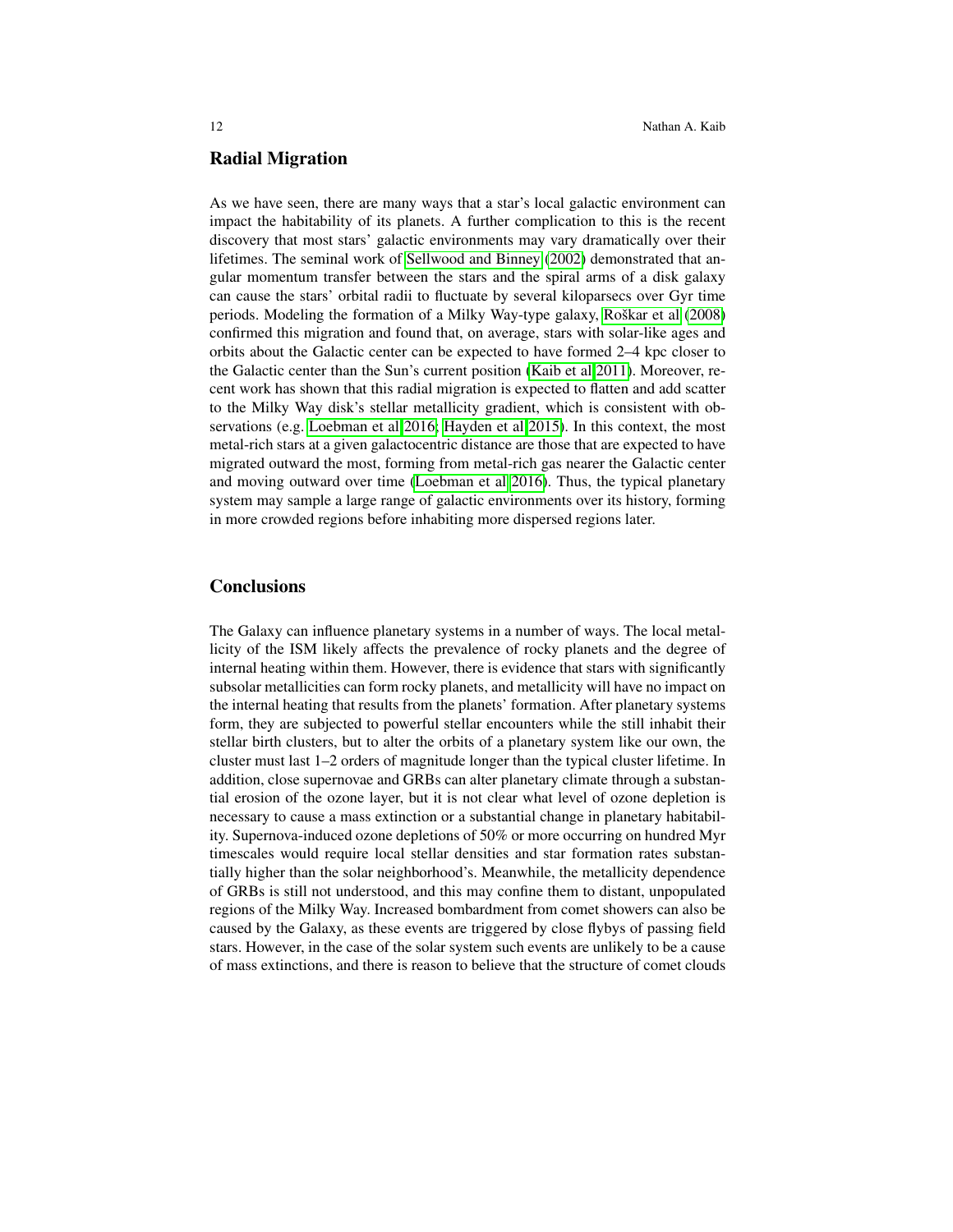would change to limit the increase in comet shower threat associated with denser portions of the Galaxy.

Perhaps the most potent hazard to habitability from the Galaxy occurs within planetary systems residing within very wide binary star systems. In these systems, the distant stellar companion dynamically links the planetary system with its larger Galactic environment. Perturbations from passing field stars and the local galactic tidal field can eventually drive the orbit of the very wide binary star through brief periods of very high eccentricity, which cause it to deliver strong perturbations to the planetary system during periastron passage, potentially destabilizing planets and altering the survivors orbital architecture. This hazard to planetary stability and habitability will generally increase with the local density of the galactic environment, but this increase will be limited by the shorter binary lifetimes associated with higher galactic densities.

The most recent work studying the galactic environment's effects on planetary systems has altered the concept of the galactic habitable zone. Rather than there existing a well-defined thin annulus of the Milky Way's disk that can host habitable planets and vast swaths that cannot, we should view galactic habitability as a sliding scale. In general, there are regions of the Galaxy that should be somewhat more hospitable to habitable planets and other regions that are somewhat less hospitable. The exceptions to this would seem to be the very densest regions of the Galaxy, which would pose a continuous supernova hazard to planets and the most metal poor regions of the Galaxy, which may be unable to form systems with rocky planets. However, because of our lack of understanding of planet formation and the atmospheric consequences of high-energy events, we are currently unable to define the hard boundaries of the extreme areas of the Galaxy where these two effects completely inhibit habitable planets. Moreover, the radial migration of stars within spiral galaxies further complicates the situation, as stars can navigate in and out of different regions of the Galaxy. Thus, we can only conclude that the large majority of the Galaxy is likely to permit the existence of habitable worlds with varying levels of hazards.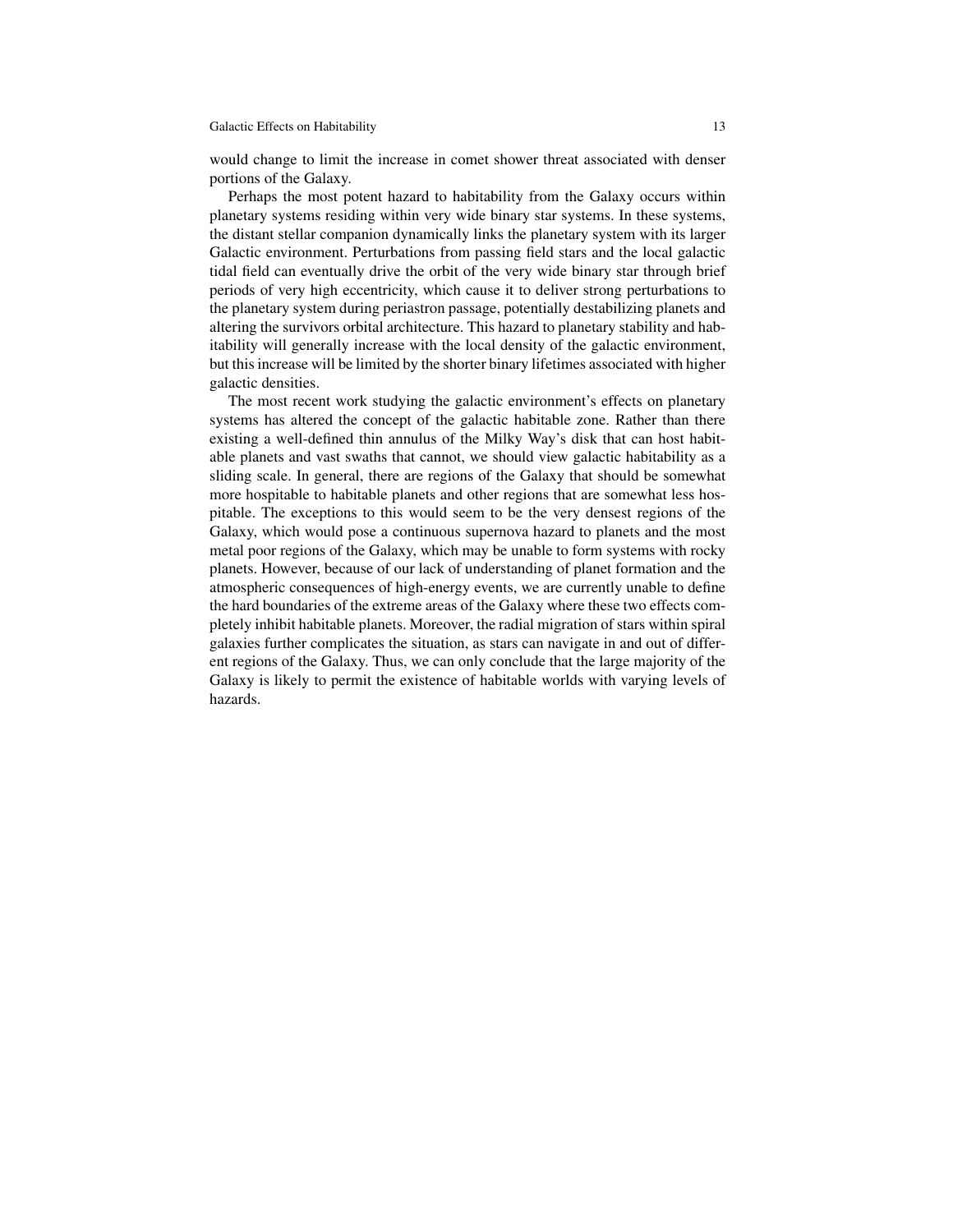

Fig. 1 An example of an object from the inner region of the Oort cloud evolving to a perihelion near 1 AU. The object's semimajor axis is plotted against its perihelion with a diamond data point each time it crosses the  $r = 35$  AU boundary of the solar system. The star marks the beginning of the orbital evolution, and the square marks the end. The approximate locations of the giant planets are marked along the perihelion axis with the planets' initials. The gray shaded region marks the region of the Oort cloud traditionally assumed to be the source of all observed long-period comets. This figure first appeared in [Kaib and Quinn](#page-16-5) [\(2009\)](#page-16-5).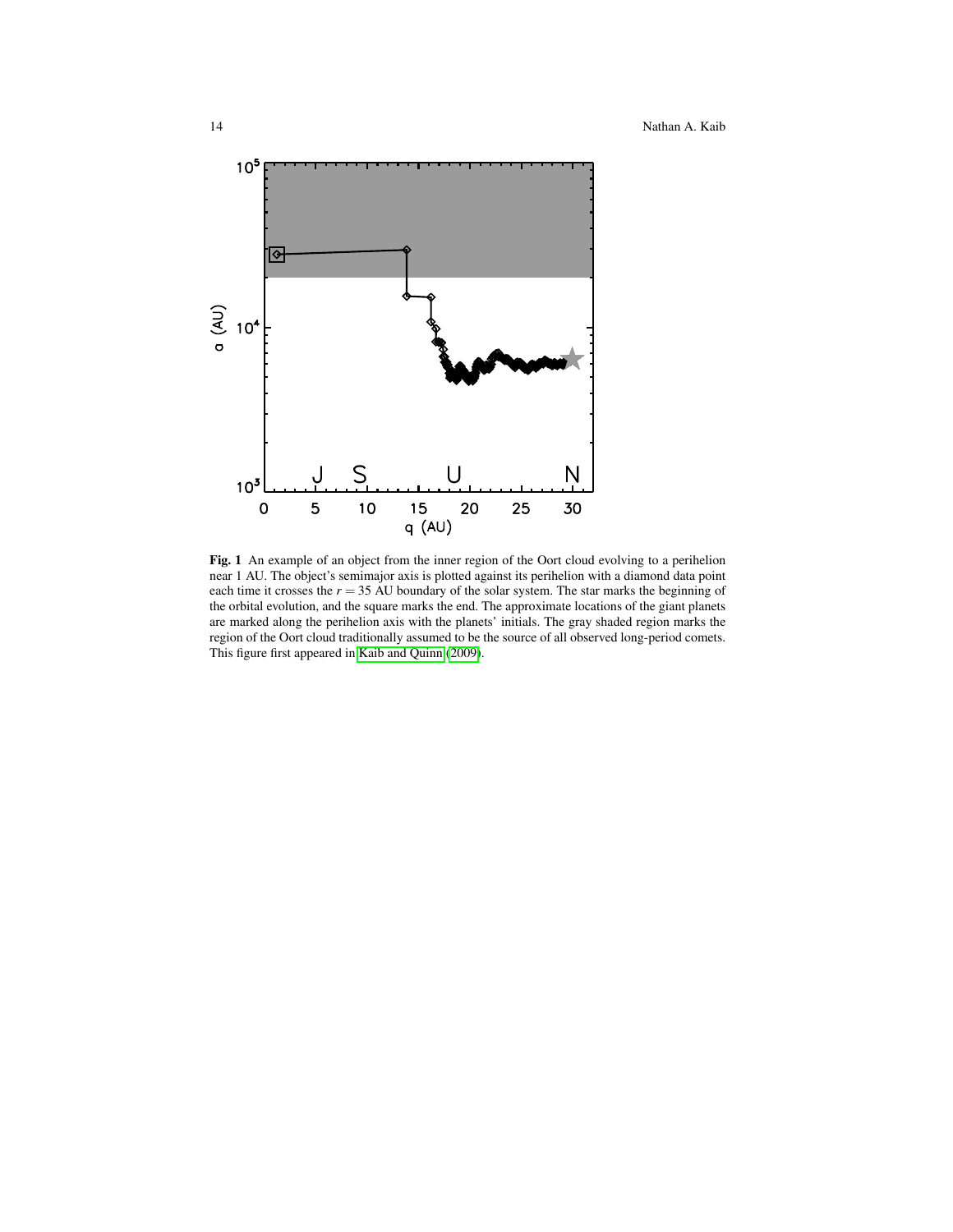

<span id="page-14-0"></span>Fig. 2 An example of the orbital evolution of the Sun and the four giant planets when given a very wide binary stellar companion with mass  $0.1 \text{ M}_{\odot}$ . The stellar companion's semimajor axis and periastron are plotted against time with the black dotted and solid lines, respectively. The orbital perihelia and aphelia of Jupiter, Saturn, Uranus, and Neptune are plotted against time with red, yellow, cyan, and blue lines, respectively. This figure first appeared in [Kaib et al](#page-17-4) [\(2013\)](#page-17-4).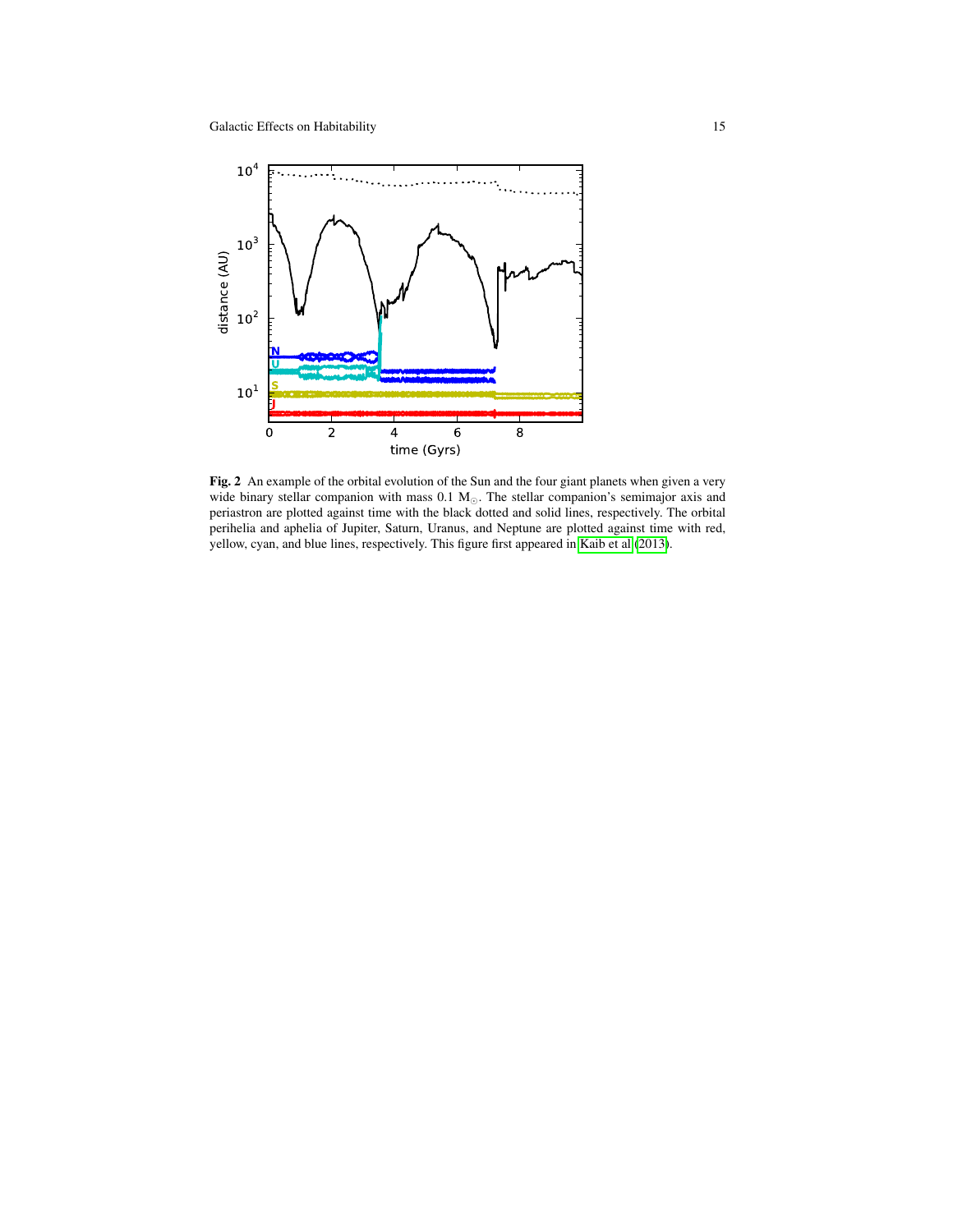### References

- <span id="page-15-7"></span>Abbott BP, Abbott R, Abbott TD et al (2017a) Estimating the Contribution of Dynamical Ejecta in the Kilonova Associated with GW170817. ApJ850:L39, DOI 10.3847/2041-8213/aa9478, <1710.05836>
- <span id="page-15-6"></span>Abbott BP, Abbott R, Abbott TD et al (2017b) GW170817: Observation of Gravitational Waves from a Binary Neutron Star Inspiral. Physical Review Letters 119(16):161101, DOI 10.1103/ PhysRevLett.119.161101, <1710.05832>
- <span id="page-15-8"></span>Abbott BP, Abbott R, Abbott TD et al (2017c) Multi-messenger Observations of a Binary Neutron Star Merger. ApJ848:L12, DOI 10.3847/2041-8213/aa91c9, <1710.05833>
- <span id="page-15-12"></span>Adams FC (2010) The Birth Environment of the Solar System. ARA&A48:47–85, DOI 10.1146/ annurev-astro-081309-130830, <1001.5444>
- <span id="page-15-11"></span>Adams FC Fatuzzo M (1996) A Theory of the Initial Mass Function for Star Formation in Molecular Clouds. ApJ464:256, DOI 10.1086/177318, <astro-ph/9601139>
- <span id="page-15-0"></span>Adams FC Laughlin G (2001) Constraints on the Birth Aggregate of the Solar System. Icarus150:151–162, DOI 10.1006/icar.2000.6567, <astro-ph/0011326>
- <span id="page-15-13"></span>Adams FC Myers PC (2001) Modes of Multiple Star Formation. ApJ553:744–753, DOI 10.1086/ 320941, <astro-ph/0102039>
- <span id="page-15-21"></span>Bahcall JN, Hut P Tremaine S (1985) Maximum mass of objects that constitute unseen disk material. ApJ290:15–20, DOI 10.1086/162953
- <span id="page-15-1"></span>Borucki WJ, Koch D, Basri G et al (2010) Kepler Planet-Detection Mission: Introduction and First Results. Science 327:977, DOI 10.1126/science.1185402
- <span id="page-15-14"></span>Brakenridge GR (1981) Terrestrial paleoenvironmental effects of a late quaternary-age supernova. Icarus46:81–93, DOI 10.1016/0019-1035(81)90077-4
- <span id="page-15-20"></span>Brasser R, Higuchi A Kaib N (2010) Oort cloud formation at various Galactic distances. A&A516:A72, DOI 10.1051/0004-6361/201014275
- <span id="page-15-16"></span>Breitschwerdt D, Feige J, Schulreich MM et al (2016) The locations of recent supernovae near the Sun from modelling <sup>60</sup>Fe transport. Nature532:73–76, DOI 10.1038/nature17424
- <span id="page-15-3"></span>Buchhave LA Latham DW (2015) The Metallicities of Stars with and without Transiting Planets. ApJ808:187, DOI 10.1088/0004-637X/808/2/187, <1507.03557>
- <span id="page-15-2"></span>Buchhave LA, Latham DW, Johansen A et al (2012) An abundance of small exoplanets around stars with a wide range of metallicities. Nature486:375–377, DOI 10.1038/nature11121
- <span id="page-15-4"></span>Burbidge EM, Burbidge GR, Fowler WA Hoyle F (1957) Synthesis of the Elements in Stars. Reviews of Modern Physics 29:547–650, DOI 10.1103/RevModPhys.29.547
- <span id="page-15-5"></span>Busso M, Gallino R Wasserburg GJ (1999) Nucleosynthesis in Asymptotic Giant Branch Stars: Relevance for Galactic Enrichment and Solar System Formation. ARA&A37:239–309, DOI 10.1146/annurev.astro.37.1.239
- <span id="page-15-10"></span>Collaboration K et al (2011) Partial radiogenic heat model for earth revealed by geoneutrino measurements. Nature Geoscience 4(9):647–651
- <span id="page-15-9"></span>Cowperthwaite PS, Berger E, Villar VA et al (2017) The Electromagnetic Counterpart of the Binary Neutron Star Merger LIGO/Virgo GW170817. II. UV, Optical, and Near-infrared Light Curves and Comparison to Kilonova Models. ApJ848:L17, DOI 10.3847/2041-8213/aa8fc7, [1710.](1710.05840) [05840](1710.05840)
- <span id="page-15-15"></span>Crutzen PJ Bruhl C (1996) Mass Extinctions and Supernova Explosions. Proceedings of the National Academy of Science 93:1582–1584, DOI 10.1073/pnas.93.4.1582
- <span id="page-15-17"></span>Davis M, Hut P Muller RA (1984) Extinction of species by periodic comet showers. Nature308:715–717, DOI 10.1038/308715a0
- <span id="page-15-18"></span>Dhital S, West AA, Stassun KG Bochanski JJ (2010) Sloan Low-mass Wide Pairs of Kinematically Equivalent Stars (SLoWPoKES): A Catalog of Very Wide, Low-mass Pairs. AJ139:2566–2586, DOI 10.1088/0004-6256/139/6/2566, <1004.2755>
- <span id="page-15-19"></span>Dressing CD Charbonneau D (2013) The Occurrence Rate of Small Planets around Small Stars. ApJ767:95, DOI 10.1088/0004-637X/767/1/95, <1302.1647>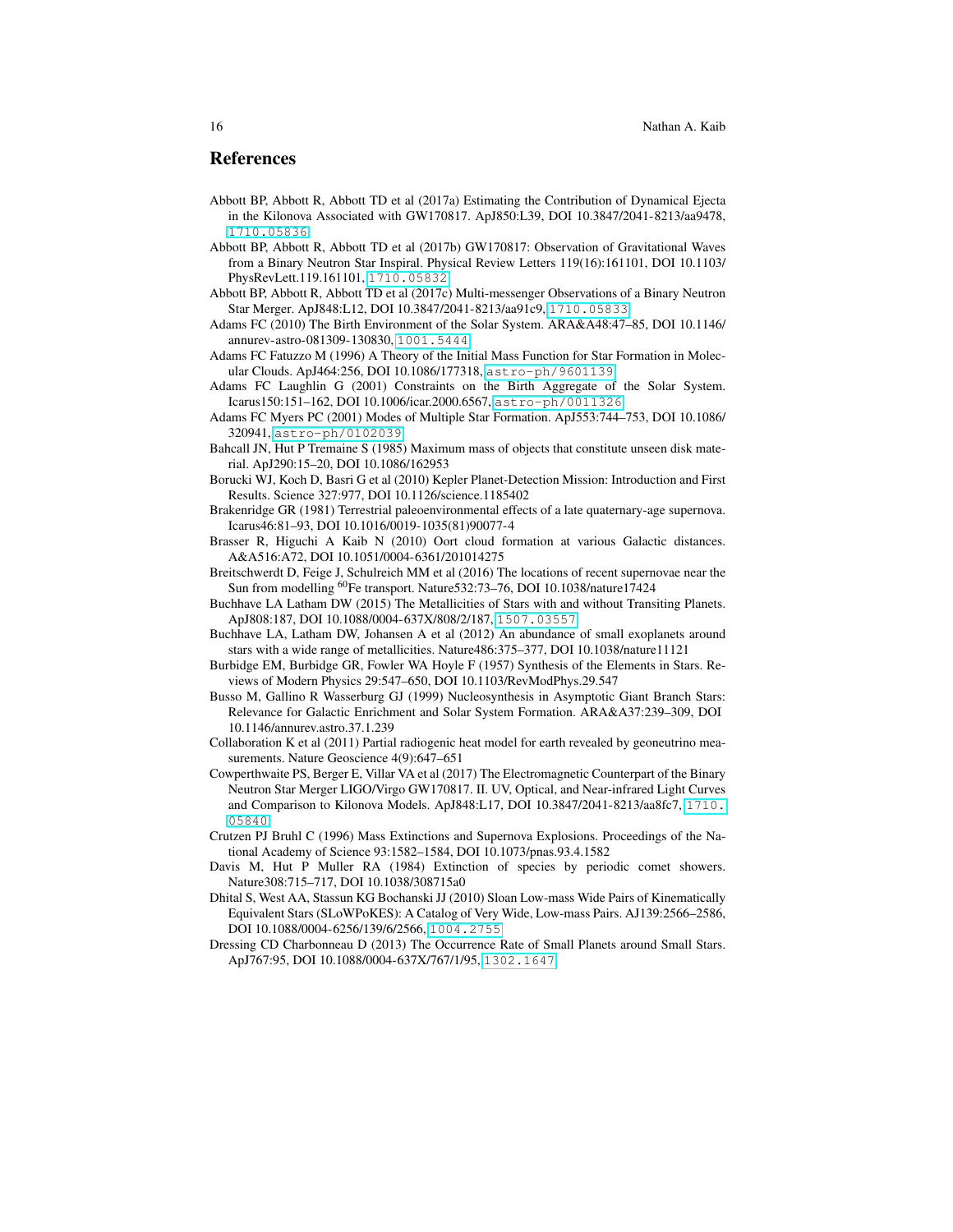- <span id="page-16-20"></span>Duncan M, Quinn T Tremaine S (1987) The formation and extent of the solar system comet cloud. AJ94:1330–1338, DOI 10.1086/114571
- <span id="page-16-13"></span>Eichler D, Livio M, Piran T Schramm DN (1989) Nucleosynthesis, neutrino bursts and gammarays from coalescing neutron stars. Nature340:126–128, DOI 10.1038/340126a0
- <span id="page-16-1"></span>Ellis J Schramm DN (1995) Could a Nearby Supernova Explosion have Caused a Mass Extinction? Proceedings of the National Academy of Science 92:235–238, DOI 10.1073/pnas.92.1.235
- <span id="page-16-17"></span>Erlykin AD Wolfendale AW (2010) Long Term Time Variability of Cosmic Rays and Possible Relevance to the Development of Life on Earth. Surveys in Geophysics 31:383–398, DOI 10.1007/s10712-010-9097-8, <1003.0082>
- <span id="page-16-15"></span>Fernández JA (1997) The Formation of the Oort Cloud and the Primitive Galactic Environment. Icarus129:106–119, DOI 10.1006/icar.1997.5754
- <span id="page-16-9"></span>Fischer DA Valenti J (2005) The Planet-Metallicity Correlation. ApJ622:1102–1117, DOI 10.1086/ 428383
- <span id="page-16-22"></span>Fouchard M, Rickman H, Froeschlé C Valsecchi GB (2014) Planetary perturbations for Oort cloud comets: II. Implications for the origin of observable comets. Icarus231:110–121, DOI 10.1016/ j.icarus.2013.11.032
- <span id="page-16-11"></span>Fowler CMR (1990) The solid earth: an introduction to global geophysics. Cambridge University Press
- <span id="page-16-14"></span>Freiburghaus C, Rosswog S Thielemann FK (1999) R-Process in Neutron Star Mergers. ApJ525:L121–L124, DOI 10.1086/312343
- <span id="page-16-0"></span>Gaidos EJ (1995) Paleodynamics: Solar system formation and the early environment of the sun. Icarus114:258–268, DOI 10.1006/icar.1995.1060
- <span id="page-16-16"></span>Gehrels N, Laird CM, Jackman CH et al (2003) Ozone Depletion from Nearby Supernovae. ApJ585:1169–1176, DOI 10.1086/346127, <astro-ph/0211361>
- <span id="page-16-23"></span>Gomes R, Levison HF, Tsiganis K Morbidelli A (2005) Origin of the cataclysmic Late Heavy Bombardment period of the terrestrial planets. Nature435:466–469, DOI 10.1038/nature03676
- <span id="page-16-7"></span>Gonzalez G (1997) The stellar metallicity-giant planet connection. MNRAS285:403–412, DOI 10.1093/mnras/285.2.403
- <span id="page-16-8"></span>Gonzalez G (1998) Spectroscopic analyses of the parent stars of extrasolar planetary system candidates. A&A334:221–238
- <span id="page-16-10"></span>Gonzalez G, Brownlee D Ward P (2001) The Galactic Habitable Zone: Galactic Chemical Evolution. Icarus152:185–200, DOI 10.1006/icar.2001.6617, <astro-ph/0103165>
- <span id="page-16-19"></span>Gowanlock MG (2016) Astrobiological Effects of Gamma-ray Bursts in the Milky Way Galaxy. ApJ832:38, DOI 10.3847/0004-637X/832/1/38, <1609.09355>
- <span id="page-16-24"></span>Hayden MR, Bovy J, Holtzman JA et al (2015) Chemical Cartography with APOGEE: Metallicity Distribution Functions and the Chemical Structure of the Milky Way Disk. ApJ808:132, DOI 10.1088/0004-637X/808/2/132, <1503.02110>
- <span id="page-16-2"></span>Heisler J Tremaine S (1986) The influence of the galactic tidal field on the Oort comet cloud. Icarus65:13–26, DOI 10.1016/0019-1035(86)90060-6
- <span id="page-16-3"></span>Heisler J, Tremaine S Alcock C (1987) The frequency and intensity of comet showers from the Oort cloud. Icarus70:269–288, DOI 10.1016/0019-1035(87)90135-7
- <span id="page-16-12"></span>Herwig F (2005) Evolution of Asymptotic Giant Branch Stars. ARA&A43:435–479, DOI 10.1146/ annurev.astro.43.072103.150600
- <span id="page-16-4"></span>Hills JG (1981) Comet showers and the steady-state infall of comets from the Oort cloud. AJ86:1730–1740, DOI 10.1086/113058
- <span id="page-16-21"></span>Hut P, Alvarez W, Elder WP et al (1987) Comet showers as a cause of mass extinction. Nature329:118–126, DOI 10.1038/329118a0
- <span id="page-16-6"></span>Jiang YF Tremaine S (2010) The evolution of wide binary stars. MNRAS401:977–994, DOI 10.1111/j.1365-2966.2009.15744.x, <0907.2952>
- <span id="page-16-18"></span>Jimenez R Piran T (2013) Reconciling the Gamma-Ray Burst Rate and Star Formation Histories. ApJ773:126, DOI 10.1088/0004-637X/773/2/126, <1303.4809>
- <span id="page-16-5"></span>Kaib NA Quinn T (2009) Reassessing the Source of Long-Period Comets. Science 325:1234, DOI 10.1126/science.1172676, <0912.1645>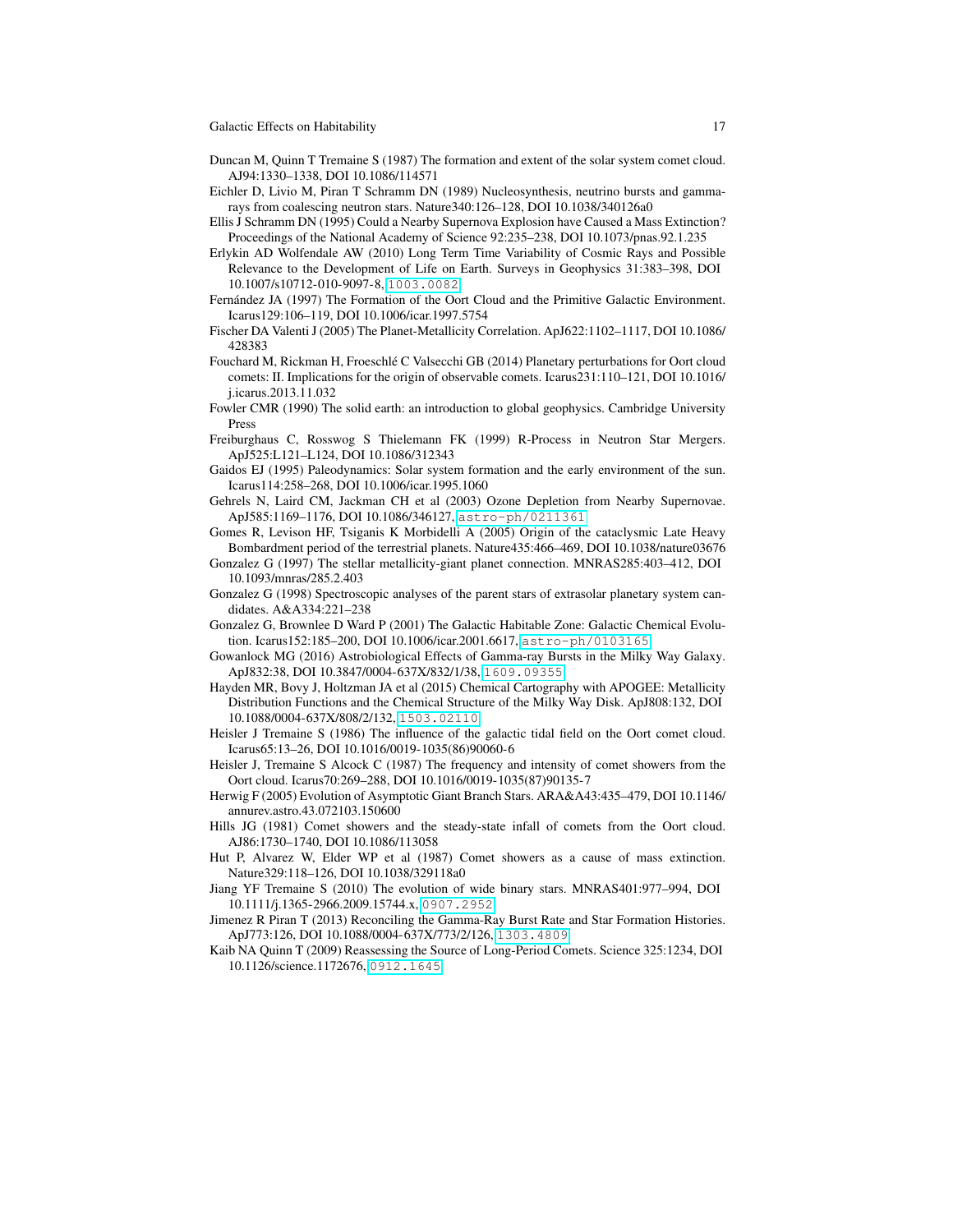<span id="page-17-3"></span>Kaib NA Raymond SN (2014) Very Wide Binary Stars as the Primary Source of Stellar Collisions in the Galaxy. ApJ782:60, DOI 10.1088/0004-637X/782/2/60, <1309.3272>

<span id="page-17-21"></span>Kaib NA, Roškar R Quinn T (2011) Sedna and the Oort Cloud around a migrating Sun. Icarus215:491–507, DOI 10.1016/j.icarus.2011.07.037, <1108.1570>

- <span id="page-17-4"></span>Kaib NA, Raymond SN Duncan M (2013) Planetary system disruption by Galactic perturbations to wide binary stars. Nature493:381–384, DOI 10.1038/nature11780, <1301.3145>
- <span id="page-17-8"></span>Kasting JF, Whitmire DP Reynolds RT (1993) Habitable Zones around Main Sequence Stars. Icarus101:108–128, DOI 10.1006/icar.1993.1010
- <span id="page-17-18"></span>Kirkpatrick JD, Cushing MC, Gelino CR et al (2011) The First Hundred Brown Dwarfs Discovered by the Wide-field Infrared Survey Explorer (WISE). ApJS197:19, DOI 10.1088/0067-0049/ 197/2/19, <1108.4677>
- <span id="page-17-15"></span>Knie K, Korschinek G, Faestermann T et al (1999) Indication for Supernova Produced <sup>60</sup>Fe Activity on Earth. Physical Review Letters 83:18–21, DOI 10.1103/PhysRevLett.83.18
- <span id="page-17-11"></span>Korenaga J (2008) Urey ratio and the structure and evolution of earth's mantle. Reviews of Geophysics 46(2)
- <span id="page-17-9"></span>Korenaga J (2011) Earth's heat budget: Clairvoyant geoneutrinos. Nature Geoscience 4:581–582, DOI 10.1038/ngeo1240
- <span id="page-17-12"></span>Lada CJ Lada EA (2003) Embedded Clusters in Molecular Clouds. ARA&A41:57–115, DOI 10.1146/annurev.astro.41.011802.094844, <astro-ph/0301540>
- <span id="page-17-13"></span>Laughlin G Adams FC (2000) The Frozen Earth: Binary Scattering Events and the Fate of the Solar System. Icarus145:614–627, DOI 10.1006/icar.2000.6355
- <span id="page-17-19"></span>Lepine S Bongiorno B (2007) New Distant Companions to Known Nearby Stars. II. Faint Com- ´ panions of Hipparcos Stars and the Frequency of Wide Binary Systems. AJ133:889–905, DOI 10.1086/510333, <astro-ph/0610605>
- <span id="page-17-22"></span>Lewis AR, Quinn T Kaib NA (2013) The Influence of Outer Solar System Architecture on the Structure and Evolution of the Oort Cloud. AJ146:16, DOI 10.1088/0004-6256/146/1/16, <1305.5253>
- <span id="page-17-16"></span>Li Y Zhang B (2015) Can Life Survive Gamma-Ray Bursts in the High-redshift Universe? ApJ810:41, DOI 10.1088/0004-637X/810/1/41, <1507.05966>
- <span id="page-17-7"></span>Lineweaver CH, Fenner Y Gibson BK (2004) The Galactic Habitable Zone and the Age Distribution of Complex Life in the Milky Way. Science 303:59–62, DOI 10.1126/science.1092322, <astro-ph/0401024>
- <span id="page-17-0"></span>Lissauer JJ (1995) Urey prize lecture: On the diversity of plausible planetary systems. Icarus114:217–236, DOI 10.1006/icar.1995.1057
- <span id="page-17-23"></span>Loebman SR, Debattista VP, Nidever DL et al (2016) Imprints of Radial Migration on the Milky Way's Metallicity Distribution Functions. ApJ818:L6, DOI 10.3847/2041-8205/818/1/L6, <1511.06369>
- <span id="page-17-20"></span>Longhitano M Binggeli B (2010) The stellar correlation function from SDSS. A statistical search for wide binary stars. A&A509:A46, DOI 10.1051/0004-6361/200913109, <1001.3819>
- <span id="page-17-17"></span>MacFadyen AI Woosley SE (1999) Collapsars: Gamma-Ray Bursts and Explosions in "Failed Supernovae". ApJ524:262–289, DOI 10.1086/307790, <astro-ph/9810274>
- <span id="page-17-14"></span>Malmberg D, Davies MB Heggie DC (2011) The effects of fly-bys on planetary systems. MNRAS411:859–877, DOI 10.1111/j.1365-2966.2010.17730.x, <1009.4196>
- <span id="page-17-2"></span>Matese JJ, Whitman PG, Innanen KA Valtonen MJ (1995) Periodic modulation of the Oort cloud comet flux by the adiabatically changing galactic tide. Icarus116:255–268, DOI 10.1006/icar. 1995.1124
- <span id="page-17-6"></span>Matteucci F Francois P (1989) Galactic chemical evolution - Abundance gradients of individual elements. MNRAS239:885–904, DOI 10.1093/mnras/239.3.885
- <span id="page-17-5"></span>Mayor M Queloz D (1995) A Jupiter-mass companion to a solar-type star. Nature378:355–359, DOI 10.1038/378355a0
- <span id="page-17-10"></span>McWilliam A (1997) Abundance Ratios and Galactic Chemical Evolution. ARA&A35:503–556, DOI 10.1146/annurev.astro.35.1.503
- <span id="page-17-1"></span>Mottmann J (1977) Origin of the late heavy bombardment. Icarus31:412, DOI 10.1016/ 0019-1035(77)90032-X